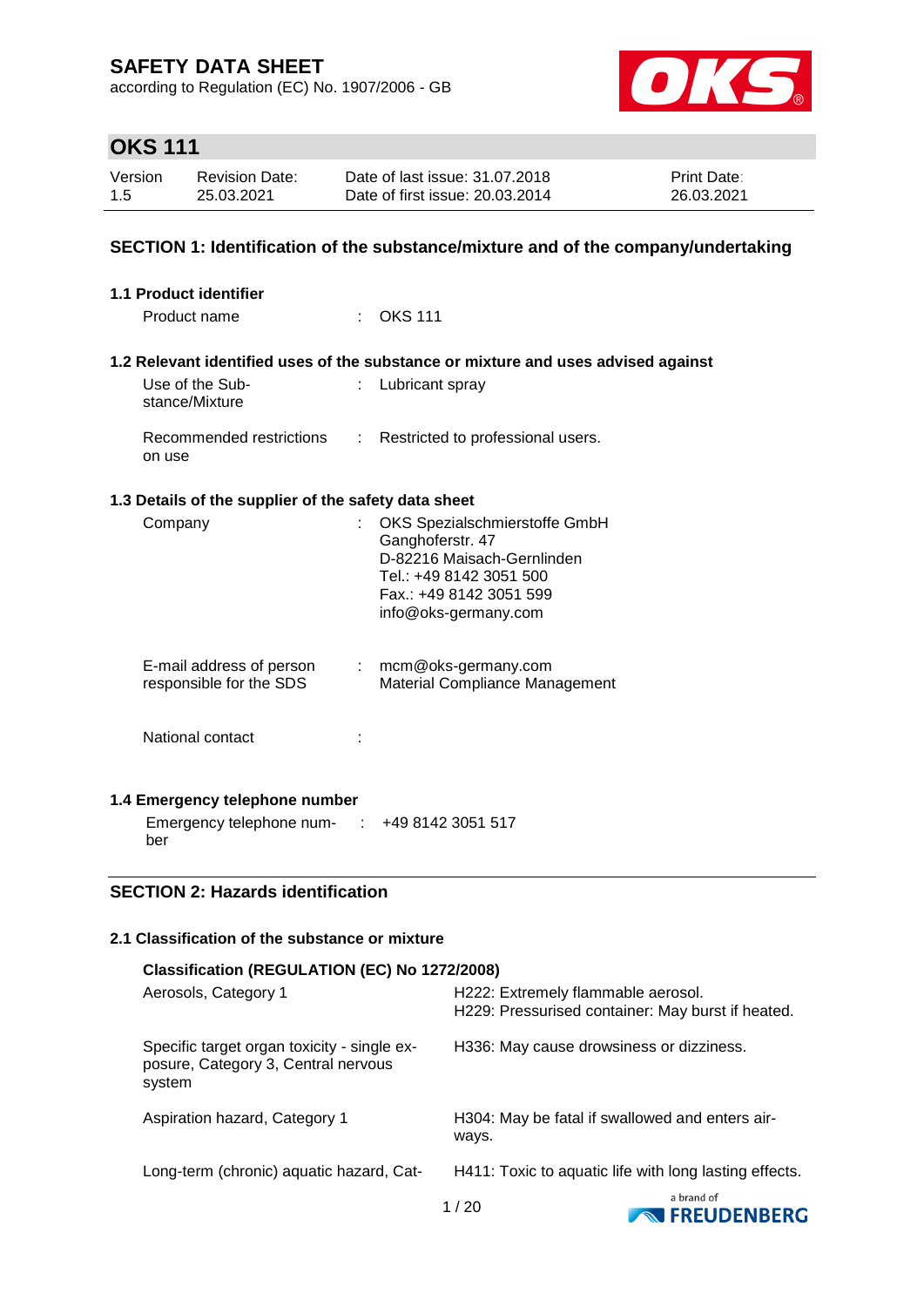according to Regulation (EC) No. 1907/2006 - GB



# **OKS 111**

| Version | <b>Revision Date:</b> | Date of last issue: 31.07.2018  | <b>Print Date:</b> |
|---------|-----------------------|---------------------------------|--------------------|
| 1.5     | 25.03.2021            | Date of first issue: 20.03.2014 | 26.03.2021         |

egory 2

## **2.2 Label elements**

| Labelling (REGULATION (EC) No 1272/2008) |                                                                          |                                                                                                                                                                                                                             |  |  |  |  |
|------------------------------------------|--------------------------------------------------------------------------|-----------------------------------------------------------------------------------------------------------------------------------------------------------------------------------------------------------------------------|--|--|--|--|
| Hazard pictograms                        |                                                                          |                                                                                                                                                                                                                             |  |  |  |  |
| Signal word                              | Danger                                                                   |                                                                                                                                                                                                                             |  |  |  |  |
| <b>Hazard statements</b>                 | H <sub>222</sub><br>H <sub>229</sub><br>H <sub>304</sub><br>H336<br>H411 | Extremely flammable aerosol.<br>Pressurised container: May burst if heated.<br>May be fatal if swallowed and enters air-<br>ways.<br>May cause drowsiness or dizziness.<br>Toxic to aquatic life with long lasting effects. |  |  |  |  |
| Supplemental Hazard<br><b>Statements</b> | <b>EUH066</b>                                                            | Repeated exposure may cause skin<br>dryness or cracking.                                                                                                                                                                    |  |  |  |  |
| Precautionary statements                 | <b>Prevention:</b>                                                       |                                                                                                                                                                                                                             |  |  |  |  |
|                                          | P210                                                                     | Keep away from heat, hot surfaces, sparks,<br>open flames and other ignition sources. No<br>smoking.                                                                                                                        |  |  |  |  |
|                                          | P211                                                                     | Do not spray on an open flame or other<br>ignition source.                                                                                                                                                                  |  |  |  |  |
|                                          | P <sub>251</sub><br>P273                                                 | Do not pierce or burn, even after use.<br>Avoid release to the environment.                                                                                                                                                 |  |  |  |  |
|                                          | <b>Response:</b>                                                         |                                                                                                                                                                                                                             |  |  |  |  |
|                                          | P301 + P310                                                              | IF SWALLOWED: Immediately call a<br>POISON CENTER/ doctor.                                                                                                                                                                  |  |  |  |  |
|                                          | P331<br>P391                                                             | Do NOT induce vomiting.<br>Collect spillage.                                                                                                                                                                                |  |  |  |  |
|                                          | Storage:                                                                 |                                                                                                                                                                                                                             |  |  |  |  |
|                                          | $P410 + P412$                                                            | Protect from sunlight. Do not expose to<br>temperatures exceeding 50 °C/ 122 °F.                                                                                                                                            |  |  |  |  |

Hazardous components which must be listed on the label: Hydrocarbons, C7-C9, n-alkanes, isoalkanes, cyclics

#### **2.3 Other hazards**

This substance/mixture contains no components considered to be either persistent, bioaccumulative and toxic (PBT), or very persistent and very bioaccumulative (vPvB) at levels of 0.1% or higher.

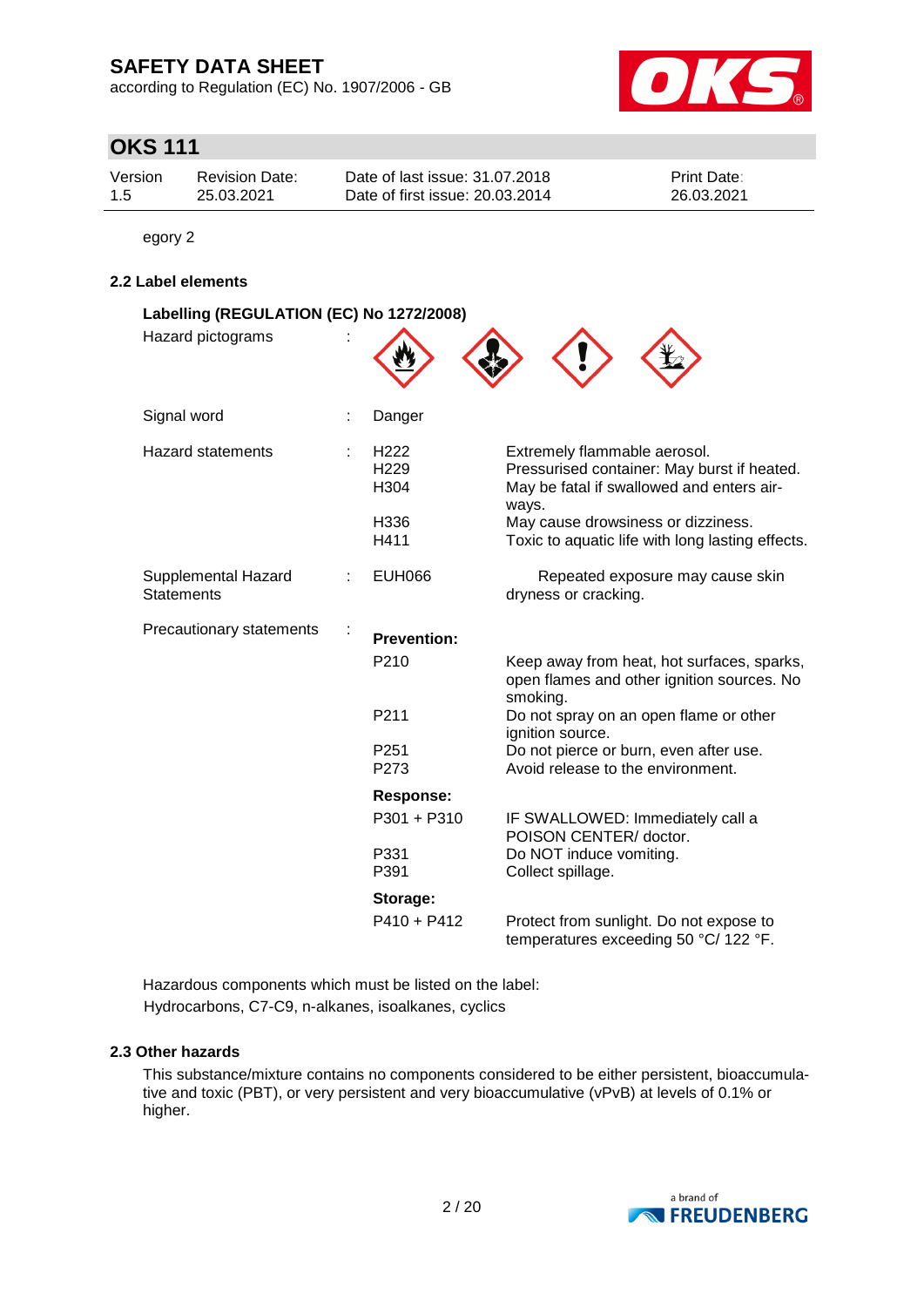according to Regulation (EC) No. 1907/2006 - GB



# **OKS 111**

| Version | <b>Revision Date:</b> | Date of last issue: 31.07.2018  | <b>Print Date:</b> |
|---------|-----------------------|---------------------------------|--------------------|
| 1.5     | 25.03.2021            | Date of first issue: 20.03.2014 | 26.03.2021         |

## **SECTION 3: Composition/information on ingredients**

#### **3.2 Mixtures**

Chemical nature : Active agent with propellant and solvent. Wax

### **Components**

| Chemical name                                | CAS-No.             | Classification                | Concentration               | Concentration  |
|----------------------------------------------|---------------------|-------------------------------|-----------------------------|----------------|
|                                              | EC-No.              |                               | limits                      | (% w/w)        |
|                                              |                     |                               | M-Factor                    |                |
|                                              | Index-No.           |                               | <b>Notes</b>                |                |
|                                              | Registration number |                               |                             |                |
| Hydrocarbons, C7-C9,                         | 64742-49-0          | Flam. Liq.2; H225             |                             | $>= 30 - 50$   |
| n-alkanes, isoalkanes,                       | 920-750-0           | STOT SE3; H336                |                             |                |
| cyclics                                      |                     | Asp. Tox.1; H304              |                             |                |
|                                              | 649-328-00-1        | Aquatic Chronic2;             |                             |                |
|                                              | 01-2119473851-33-   | H411                          |                             |                |
|                                              | <b>XXXX</b>         |                               |                             |                |
|                                              |                     |                               |                             |                |
| propane                                      | 74-98-6             | Flam. Gas1A;                  |                             | $>= 1 - < 10$  |
|                                              | 200-827-9           | H220                          |                             |                |
|                                              |                     | Press. GasCompr.              | Note U (Table 3)            |                |
|                                              | 601-003-00-5        | Gas; H280                     |                             |                |
|                                              | 01-2119486944-21-   |                               |                             |                |
|                                              | <b>XXXX</b>         |                               |                             |                |
|                                              |                     |                               |                             | $>= 1 - 10$    |
| isobutane                                    | 75-28-5             | Flam. Gas1A;                  |                             |                |
|                                              | 200-857-2           | H <sub>220</sub>              |                             |                |
|                                              | 601-004-00-0        | Press. GasCompr.<br>Gas; H280 | Note U (Table<br>3), Note C |                |
|                                              | 01-2119485395-27-   |                               |                             |                |
|                                              | <b>XXXX</b>         |                               |                             |                |
|                                              |                     |                               |                             |                |
| Substances with a workplace exposure limit : |                     |                               |                             |                |
| butane                                       | 106-97-8            | Flam. Gas1A;                  |                             | $>= 20 - < 30$ |
|                                              | 203-448-7           | H <sub>220</sub>              |                             |                |
|                                              |                     | Press. GasCompr.              | Note U (Table               |                |
|                                              | 601-004-00-0        | Gas; H280                     | 3), Note C                  |                |
|                                              |                     |                               |                             |                |
| molybdenum disul-                            | 1317-33-5           | Not classified                |                             | $>= 10 - 20$   |
| phide                                        | 215-263-9           |                               |                             |                |
|                                              |                     |                               |                             |                |
|                                              |                     |                               |                             |                |

For explanation of abbreviations see section 16.

## **SECTION 4: First aid measures**

**4.1 Description of first aid measures**

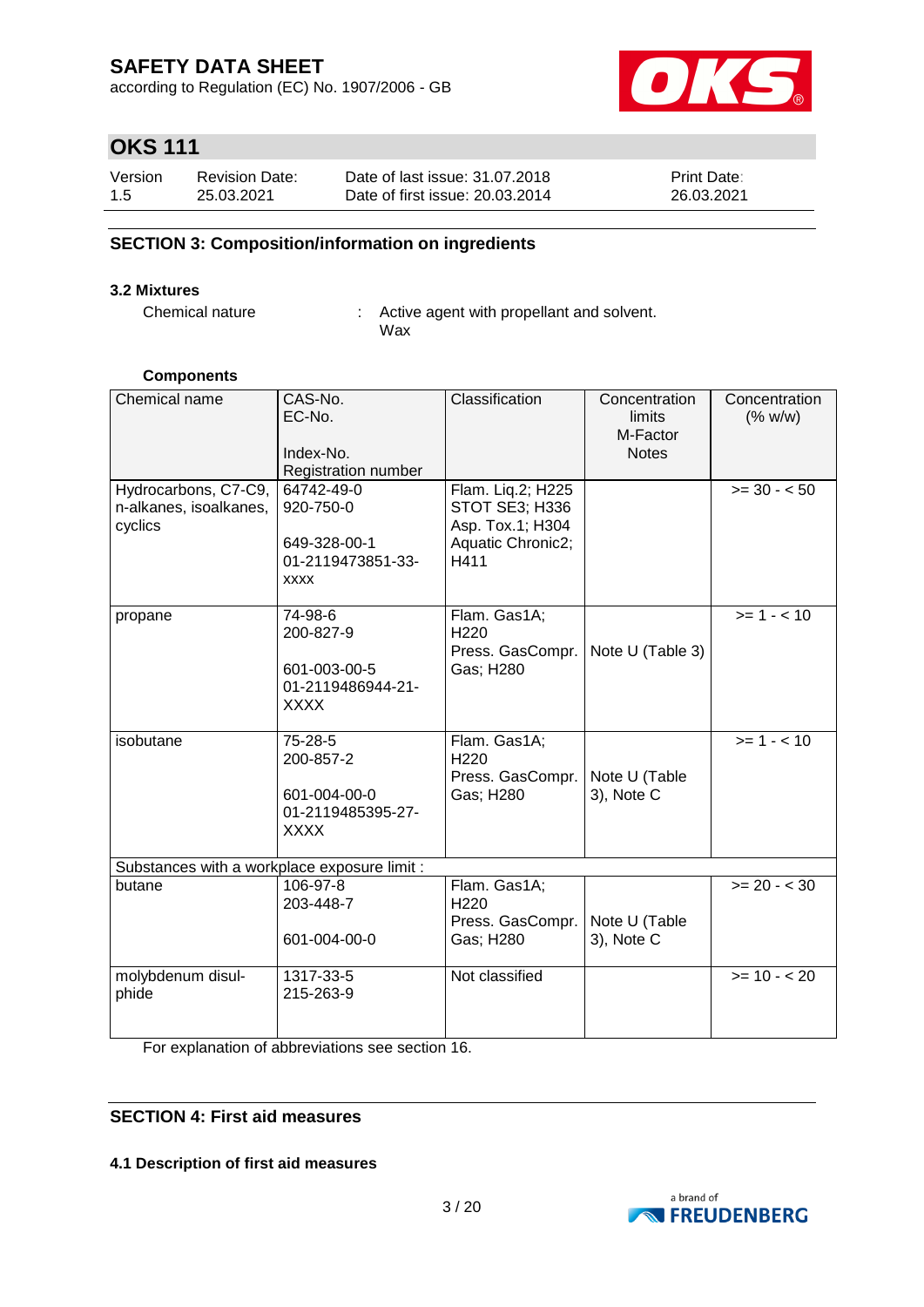according to Regulation (EC) No. 1907/2006 - GB



# **OKS 111**

| Version<br>1.5                                                                 | <b>Revision Date:</b><br>25.03.2021 |  | Date of last issue: 31.07.2018<br>Date of first issue: 20.03.2014                                                                                                                                                                                                                                                                                                         | Print Date:<br>26.03.2021 |
|--------------------------------------------------------------------------------|-------------------------------------|--|---------------------------------------------------------------------------------------------------------------------------------------------------------------------------------------------------------------------------------------------------------------------------------------------------------------------------------------------------------------------------|---------------------------|
|                                                                                | If inhaled                          |  | Call a physician or poison control centre immediately.<br>Remove person to fresh air. If signs/symptoms continue, get<br>medical attention.<br>Keep patient warm and at rest.<br>If unconscious, place in recovery position and seek medical<br>advice.<br>Keep respiratory tract clear.<br>If breathing is irregular or stopped, administer artificial respira-<br>tion. |                           |
|                                                                                | In case of skin contact             |  | Take off all contaminated clothing immediately.<br>Get medical attention immediately if irritation develops and<br>persists.<br>Wash clothing before reuse.<br>Thoroughly clean shoes before reuse.<br>Wash skin thoroughly with soap and water or use recognized<br>skin cleanser.                                                                                       |                           |
|                                                                                | In case of eye contact              |  | Rinse immediately with plenty of water, also under the eyelids,<br>for at least 10 minutes.<br>Seek medical advice.                                                                                                                                                                                                                                                       |                           |
|                                                                                | If swallowed                        |  | Move the victim to fresh air.<br>If accidentally swallowed obtain immediate medical attention.<br>Keep respiratory tract clear.<br>Do NOT induce vomiting.<br>Rinse mouth with water.<br>Aspiration hazard if swallowed - can enter lungs and cause<br>damage.                                                                                                            |                           |
|                                                                                |                                     |  | 4.2 Most important symptoms and effects, both acute and delayed                                                                                                                                                                                                                                                                                                           |                           |
|                                                                                | Symptoms                            |  | Inhalation may provoke the following symptoms:<br><b>Unconsciousness</b><br><b>Dizziness</b><br>Drowsiness<br>Headache<br>Nausea<br><b>Tiredness</b><br>Skin contact may provoke the following symptoms:<br>Erythema                                                                                                                                                      |                           |
|                                                                                |                                     |  | Aspiration may cause pulmonary oedema and pneumonitis.                                                                                                                                                                                                                                                                                                                    |                           |
|                                                                                | <b>Risks</b>                        |  | Central nervous system depression<br>Can be absorbed through skin.<br>Risk of product entering the lungs on vomiting after ingestion.<br>Health injuries may be delayed.                                                                                                                                                                                                  |                           |
| 4.3 Indication of any immediate medical attention and special treatment needed |                                     |  |                                                                                                                                                                                                                                                                                                                                                                           |                           |

Treatment : Treat symptomatically.

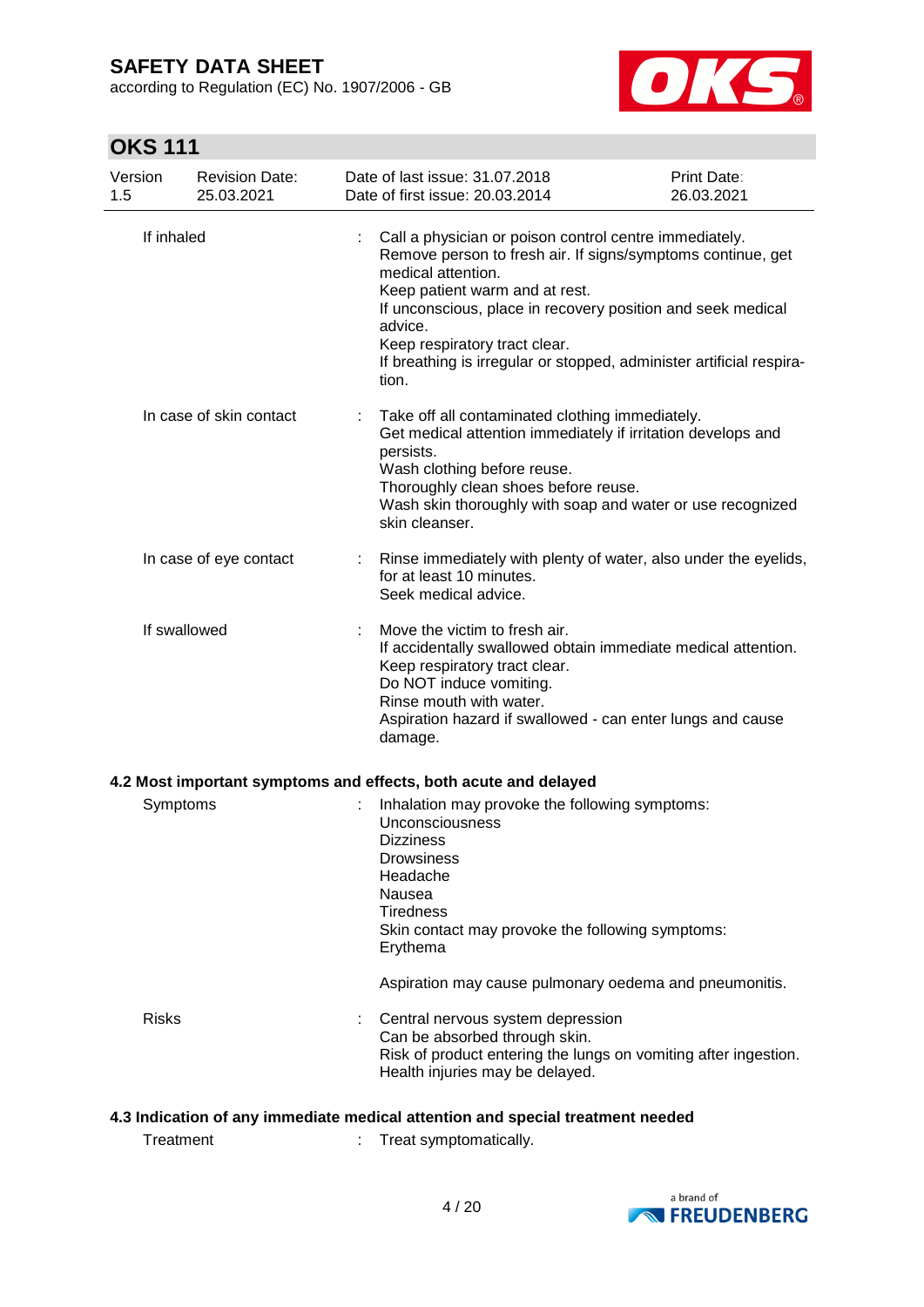according to Regulation (EC) No. 1907/2006 - GB



# **OKS 111**

| Version | <b>Revision Date:</b> | Date of last issue: 31.07.2018  | <b>Print Date:</b> |
|---------|-----------------------|---------------------------------|--------------------|
| 1.5     | 25.03.2021            | Date of first issue: 20.03.2014 | 26.03.2021         |

## **SECTION 5: Firefighting measures**

#### **5.1 Extinguishing media** Suitable extinguishing media : ABC powder Unsuitable extinguishing media : High volume water jet **5.2 Special hazards arising from the substance or mixture** Specific hazards during firefighting : Fire Hazard Do not let product enter drains. Contains gas under pressure; may explode if heated. Beware of vapours accumulating to form explosive concentrations. Vapours can accumulate in low areas. Hazardous combustion prod- : ucts Carbon oxides Sulphur oxides Metal oxides **5.3 Advice for firefighters** Special protective equipment : for firefighters : In the event of fire, wear self-contained breathing apparatus. Use personal protective equipment. Exposure to decomposition products may be a hazard to health. Further information : Standard procedure for chemical fires. Collect contaminated fire extinguishing water separately. This must not be discharged into drains. Cool containers/tanks with water spray.

#### **SECTION 6: Accidental release measures**

#### **6.1 Personal precautions, protective equipment and emergency procedures**

| Personal precautions | Evacuate personnel to safe areas.                                                      |
|----------------------|----------------------------------------------------------------------------------------|
|                      | Ensure adequate ventilation.                                                           |
|                      | Remove all sources of ignition.                                                        |
|                      | Do not breathe vapours or spray mist.                                                  |
|                      | Do not breathe dust/fume/gas/mist/vapours/spray.                                       |
|                      | Refer to protective measures listed in sections 7 and 8.                               |
|                      | Only qualified personnel equipped with suitable protective<br>equipment may intervene. |
|                      |                                                                                        |

#### **6.2 Environmental precautions**

| Environmental precautions | : Do not allow contact with soil, surface or ground water.    |
|---------------------------|---------------------------------------------------------------|
|                           | Prevent further leakage or spillage if safe to do so.         |
|                           | If the product contaminates rivers and lakes or drains inform |

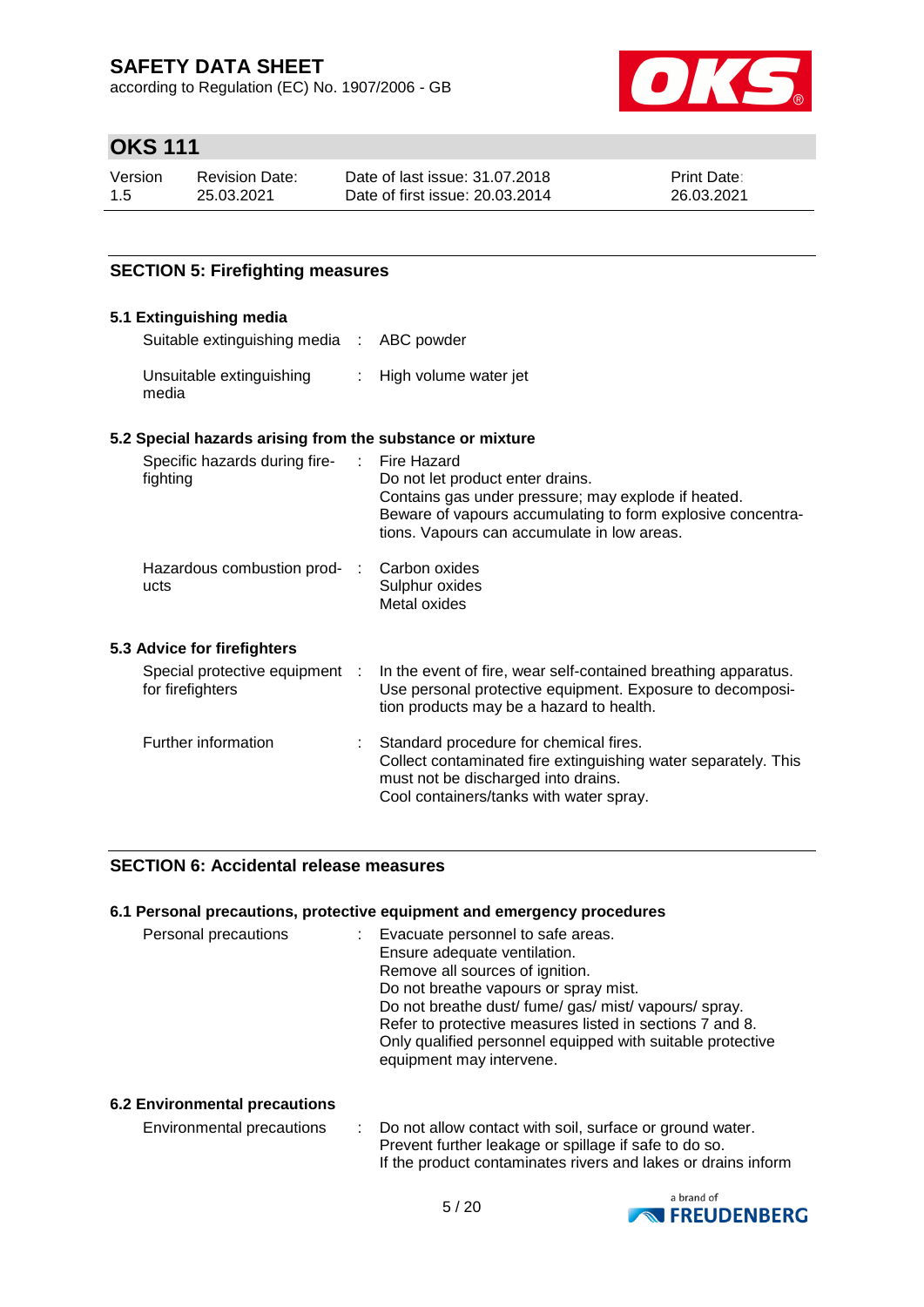according to Regulation (EC) No. 1907/2006 - GB



# **OKS 111**

| Version | <b>Revision Date:</b> | Date of last issue: 31,07,2018  | <b>Print Date:</b> |
|---------|-----------------------|---------------------------------|--------------------|
| -1.5    | 25.03.2021            | Date of first issue: 20.03.2014 | 26.03.2021         |

respective authorities.

#### **6.3 Methods and material for containment and cleaning up**

| / national regulations (see section 13).<br>Keep in suitable, closed containers for disposal.<br>Non-sparking tools should be used. |  | Methods for cleaning up |  | : Contain spillage, and then collect with non-combustible ab-<br>sorbent material, (e.g. sand, earth, diatomaceous earth, ver-<br>miculite) and place in container for disposal according to local |
|-------------------------------------------------------------------------------------------------------------------------------------|--|-------------------------|--|----------------------------------------------------------------------------------------------------------------------------------------------------------------------------------------------------|
|-------------------------------------------------------------------------------------------------------------------------------------|--|-------------------------|--|----------------------------------------------------------------------------------------------------------------------------------------------------------------------------------------------------|

## **6.4 Reference to other sections**

For personal protection see section 8.

## **SECTION 7: Handling and storage**

## **7.1 Precautions for safe handling**

| Advice on safe handling                                          | Do not use in areas without adequate ventilation.<br>÷.<br>Do not breathe vapours or spray mist.<br>In case of insufficient ventilation, wear suitable respiratory<br>equipment.<br>Avoid contact with skin and eyes.<br>For personal protection see section 8.<br>Keep away from fire, sparks and heated surfaces.<br>Smoking, eating and drinking should be prohibited in the ap-<br>plication area.<br>Wash hands and face before breaks and immediately after<br>handling the product.<br>Do not get in eyes or mouth or on skin.<br>Do not get on skin or clothing.<br>Do not ingest.<br>Do not use sparking tools.<br>These safety instructions also apply to empty packaging which<br>may still contain product residues.<br>Pressurized container: protect from sunlight and do not ex- |
|------------------------------------------------------------------|-------------------------------------------------------------------------------------------------------------------------------------------------------------------------------------------------------------------------------------------------------------------------------------------------------------------------------------------------------------------------------------------------------------------------------------------------------------------------------------------------------------------------------------------------------------------------------------------------------------------------------------------------------------------------------------------------------------------------------------------------------------------------------------------------|
|                                                                  | pose to temperatures exceeding 50 °C. Do not pierce or burn,<br>even after use.                                                                                                                                                                                                                                                                                                                                                                                                                                                                                                                                                                                                                                                                                                                 |
| Hygiene measures                                                 | Wash face, hands and any exposed skin thoroughly after<br>handling.                                                                                                                                                                                                                                                                                                                                                                                                                                                                                                                                                                                                                                                                                                                             |
| 7.2 Conditions for safe storage, including any incompatibilities |                                                                                                                                                                                                                                                                                                                                                                                                                                                                                                                                                                                                                                                                                                                                                                                                 |

#### Requirements for storage areas and containers : BEWARE: Aerosol is pressurized. Keep away from direct sun exposure and temperatures over 50 °C. Do not open by force or throw into fire even after use. Do not spray on flames or red-hot objects. Store in accordance with the particular national regulations.

## **7.3 Specific end use(s)**

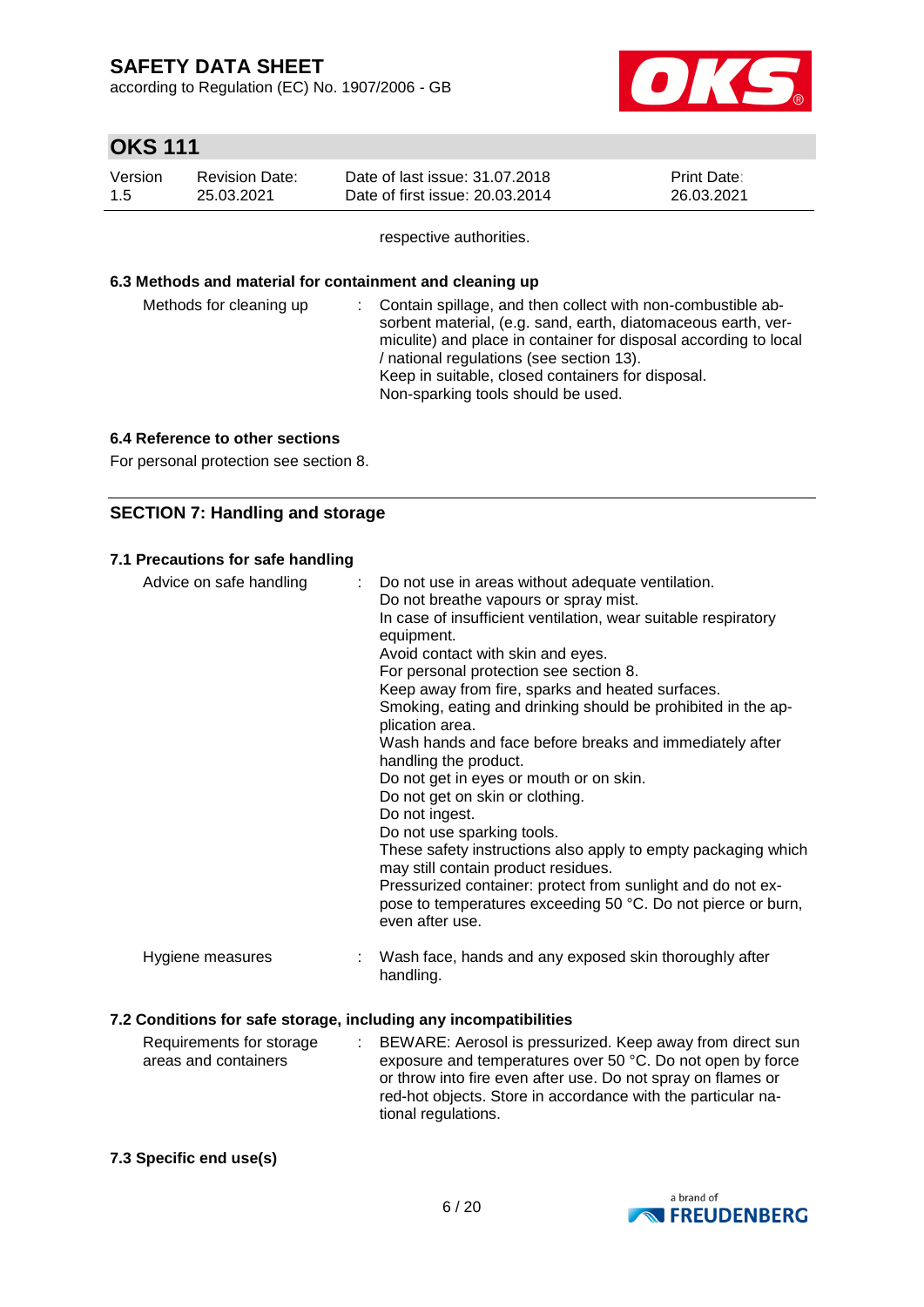according to Regulation (EC) No. 1907/2006 - GB



# **OKS 111**

| Version | <b>Revision Date:</b> | Date of last issue: 31.07.2018                      | <b>Print Date:</b> |
|---------|-----------------------|-----------------------------------------------------|--------------------|
| 15      | 25.03.2021            | Date of first issue: 20.03.2014                     | 26.03.2021         |
|         | Specific use(s)       | : Specific instructions for handling, not required. |                    |

## **SECTION 8: Exposure controls/personal protection**

## **8.1 Control parameters**

## **Occupational Exposure Limits**

| Components          | CAS-No.   | Value type (Form<br>of exposure) | Control parameters                                         | <b>Basis</b>       |
|---------------------|-----------|----------------------------------|------------------------------------------------------------|--------------------|
| butane              | 106-97-8  | <b>STEL</b>                      | 750 ppm                                                    | GB EH40            |
|                     |           |                                  | 1,810 mg/m3                                                | $(2007 - 08 - 01)$ |
| Further information |           |                                  | Capable of causing cancer and/or heritable genetic damage. |                    |
|                     |           | <b>TWA</b>                       | 600 ppm                                                    | GB EH40            |
|                     |           |                                  | 1,450 mg/m3                                                | $(2007 - 08 - 01)$ |
| Further information |           |                                  | Capable of causing cancer and/or heritable genetic damage. |                    |
| molybdenum di-      | 1317-33-5 | <b>TWA</b>                       | $10$ mg/m $3$                                              | GB EH40            |
| sulphide            |           |                                  | (Molybdenum)                                               | (2005-04-06)       |
|                     |           | <b>STEL</b>                      | $20 \text{ mg/m}$ 3                                        | GB EH40            |
|                     |           |                                  | (Molybdenum)                                               | (2005-04-06)       |

#### **8.2 Exposure controls**

### **Engineering measures**

Use only in an area equipped with explosion proof exhaust ventilation. Handle only in a place equipped with local exhaust (or other appropriate exhaust).

## **Personal protective equipment**

| Eye protection                                                        | Safety glasses with side-shields                                                                                                                                                                                                                                                                                                            |
|-----------------------------------------------------------------------|---------------------------------------------------------------------------------------------------------------------------------------------------------------------------------------------------------------------------------------------------------------------------------------------------------------------------------------------|
| Hand protection<br>Material<br>Break through time<br>Protective index | Nitrile rubber<br>$:$ > 10 min<br>: Class 1                                                                                                                                                                                                                                                                                                 |
| Remarks                                                               | Wear protective gloves. The break through time depends<br>amongst other things on the material, the thickness and the<br>type of glove and therefore has to be measured for each<br>case.<br>The selected protective gloves have to satisfy the specifica-<br>tions of Regulation (EU) 2016/425 and the standard EN 374<br>derived from it. |
| Respiratory protection                                                | Use respiratory protection unless adequate local exhaust<br>ventilation is provided or exposure assessment demonstrates<br>that exposures are within recommended exposure guidelines.<br>Short term only                                                                                                                                    |
| Filter type                                                           | Filter type A-P                                                                                                                                                                                                                                                                                                                             |

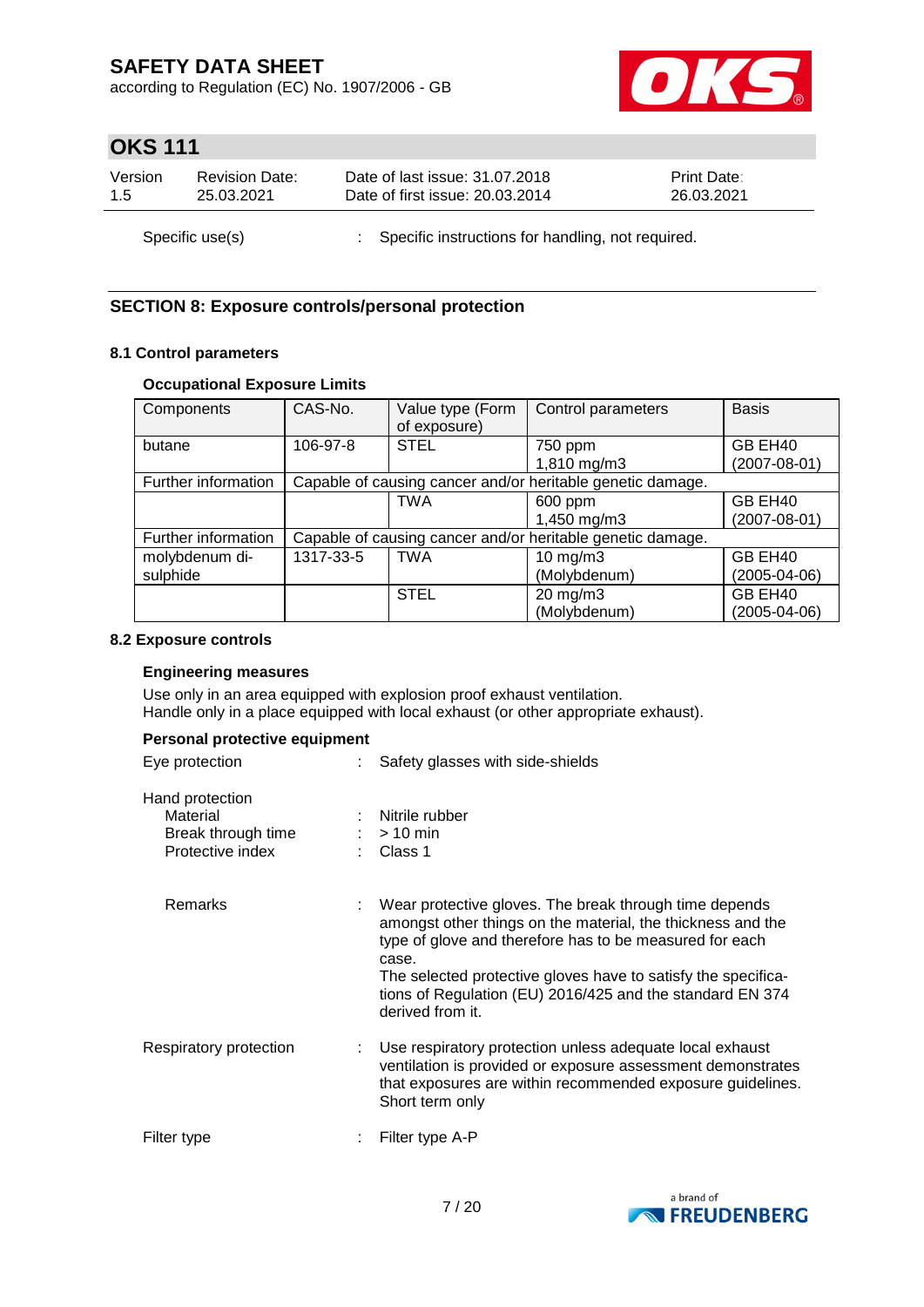according to Regulation (EC) No. 1907/2006 - GB



# **OKS 111**

| Version | <b>Revision Date:</b> | Date of last issue: 31.07.2018  |                                                                                                                                                                                                                                                                                          | Print Date: |
|---------|-----------------------|---------------------------------|------------------------------------------------------------------------------------------------------------------------------------------------------------------------------------------------------------------------------------------------------------------------------------------|-------------|
| 1.5     | 25.03.2021            | Date of first issue: 20.03.2014 |                                                                                                                                                                                                                                                                                          | 26.03.2021  |
|         | Protective measures   | cific work-place.               | The type of protective equipment must be selected according<br>to the concentration and amount of the dangerous substance<br>at the specific workplace.<br>Choose body protection in relation to its type, to the concen-<br>tration and amount of dangerous substances, and to the spe- |             |

## **SECTION 9: Physical and chemical properties**

## **9.1 Information on basic physical and chemical properties**

| Appearance                                                     |                       | aerosol                                                              |
|----------------------------------------------------------------|-----------------------|----------------------------------------------------------------------|
| Colour                                                         |                       | black                                                                |
| Odour                                                          |                       | characteristic                                                       |
| <b>Odour Threshold</b>                                         |                       | No data available                                                    |
|                                                                |                       |                                                                      |
| рH                                                             | ÷.                    | Not applicable                                                       |
| Melting point/range                                            |                       | No data available                                                    |
| Boiling point/boiling range                                    | t.                    | $-161$ °C<br>(1,013 hPa)                                             |
| Flash point                                                    | t.                    | $-60 °C$<br>Method: Abel-Pensky                                      |
| Evaporation rate                                               | ÷.                    | No data available                                                    |
| Flammability (solid, gas)                                      | $\mathbb{Z}^{\times}$ | Extremely flammable aerosol.                                         |
| Upper explosion limit / Upper :<br>flammability limit          |                       | 10.9 %(V)                                                            |
| Lower explosion limit / Lower : 0.9 %(V)<br>flammability limit |                       |                                                                      |
| Vapour pressure                                                | ÷                     | 3,800 hPa (20 °C)                                                    |
| Relative vapour density                                        | ÷.                    | No data available                                                    |
| Relative density                                               |                       | 0.77(20 °C)<br>Reference substance: Water<br>The value is calculated |
| Density                                                        | ÷                     | $0.77$ g/cm3<br>(20 °C)                                              |

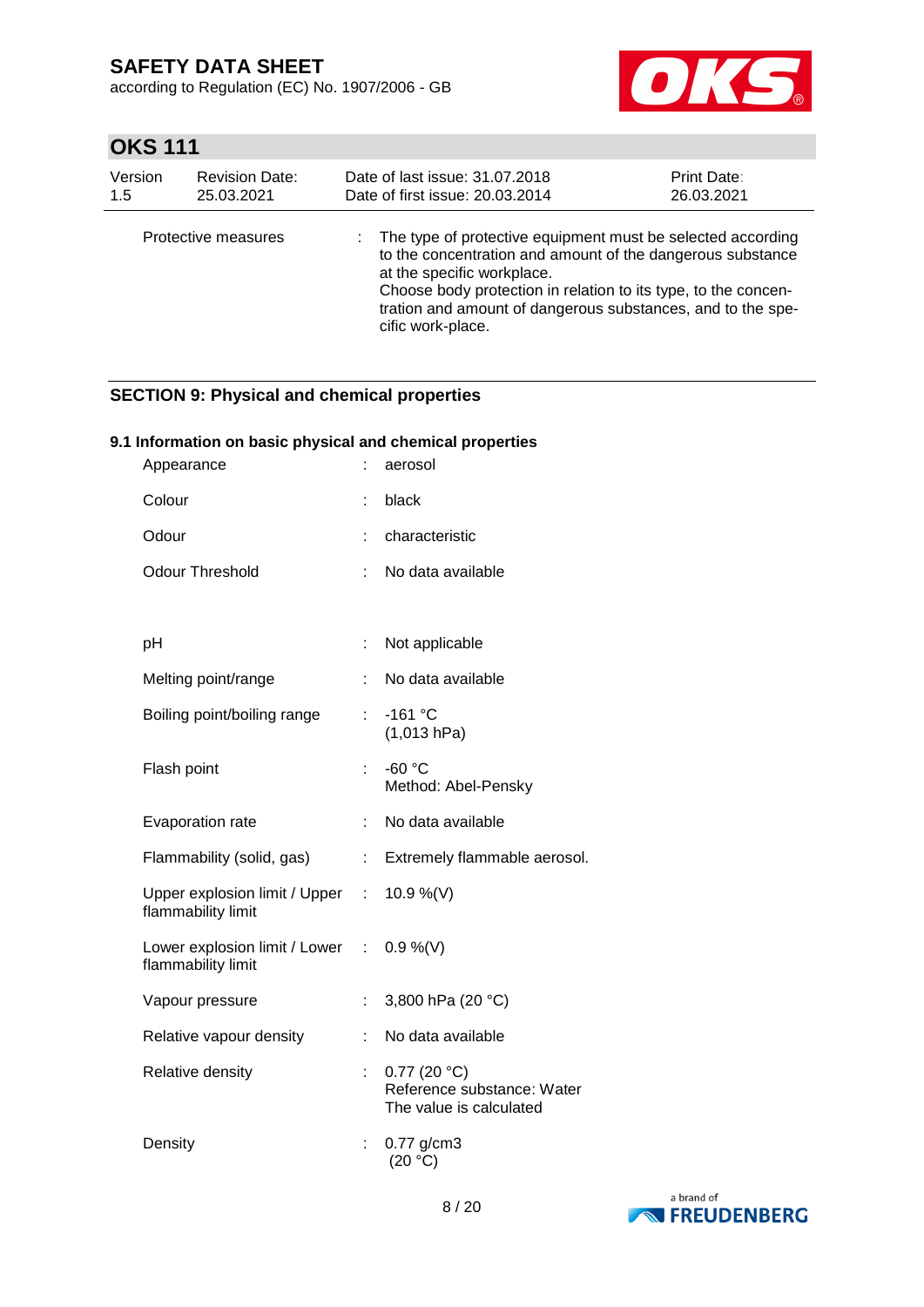according to Regulation (EC) No. 1907/2006 - GB



# **OKS 111**

| Version<br>1.5 |                     | <b>Revision Date:</b><br>25.03.2021        |    | Date of last issue: 31.07.2018<br>Date of first issue: 20.03.2014 | Print Date:<br>26.03.2021 |
|----------------|---------------------|--------------------------------------------|----|-------------------------------------------------------------------|---------------------------|
|                |                     |                                            |    |                                                                   |                           |
|                | <b>Bulk density</b> |                                            | ÷  | No data available                                                 |                           |
|                |                     | Solubility(ies)<br>Water solubility        |    | insoluble                                                         |                           |
|                |                     | Solubility in other solvents               | ÷  | No data available                                                 |                           |
|                |                     | Partition coefficient: n-<br>octanol/water | ÷. | No data available                                                 |                           |
|                |                     | Auto-ignition temperature                  |    | No data available                                                 |                           |
|                |                     | Decomposition temperature                  |    | No data available                                                 |                           |
|                | Viscosity           | Viscosity, dynamic                         |    | No data available                                                 |                           |
|                |                     | Viscosity, kinematic                       | ÷  | < 20.5 mm2/s (40 °C)                                              |                           |
|                |                     | <b>Explosive properties</b>                |    | Not explosive                                                     |                           |
|                |                     | Oxidizing properties                       |    | No data available                                                 |                           |
|                |                     | 9.2 Other information                      |    |                                                                   |                           |
|                |                     | Sublimation point                          | ÷  | No data available                                                 |                           |
|                |                     | Metal corrosion rate                       |    | Not corrosive to metals                                           |                           |
|                | Self-ignition       |                                            |    | No data available                                                 |                           |

## **SECTION 10: Stability and reactivity**

#### **10.1 Reactivity**

No hazards to be specially mentioned.

## **10.2 Chemical stability**

Stable under normal conditions.

| 10.3 Possibility of hazardous reactions |                                                               |
|-----------------------------------------|---------------------------------------------------------------|
| Hazardous reactions                     | : No dangerous reaction known under conditions of normal use. |
| <b>10.4 Conditions to avoid</b>         |                                                               |
| Conditions to avoid                     | : Heat, flames and sparks.                                    |

## **10.5 Incompatible materials**

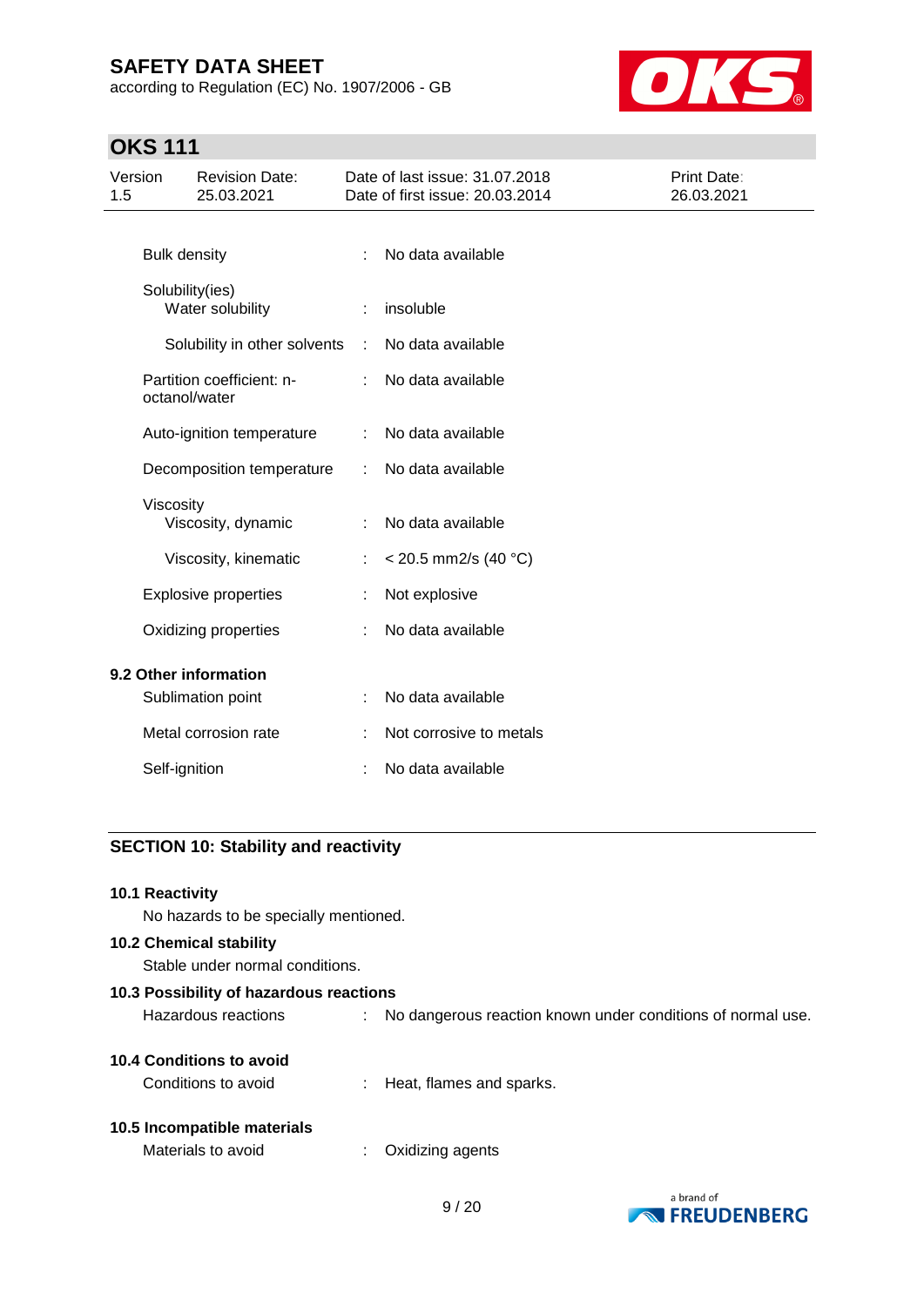according to Regulation (EC) No. 1907/2006 - GB



# **OKS 111**

| Version | <b>Revision Date:</b> | Date of last issue: 31.07.2018  | <b>Print Date:</b> |
|---------|-----------------------|---------------------------------|--------------------|
| 1.5     | 25.03.2021            | Date of first issue: 20.03.2014 | 26.03.2021         |

## **10.6 Hazardous decomposition products**

No decomposition if stored and applied as directed.

## **SECTION 11: Toxicological information**

## **11.1 Information on toxicological effects**

| <b>Acute toxicity</b>                                |                             |                                                                                                                                                                              |
|------------------------------------------------------|-----------------------------|------------------------------------------------------------------------------------------------------------------------------------------------------------------------------|
| <b>Product:</b><br>Acute oral toxicity               | ÷                           | Remarks: Effects due to ingestion may include:                                                                                                                               |
|                                                      |                             | Symptoms: Central nervous system depression                                                                                                                                  |
| Acute inhalation toxicity                            | ÷.                          | Remarks: Respiration of solvent vapour may cause dizziness.                                                                                                                  |
|                                                      |                             | Symptoms: Inhalation may provoke the following symptoms:,<br>Respiratory disorder, Dizziness, Drowsiness, Vomiting, Fa-<br>tigue, Vertigo, Central nervous system depression |
| Acute dermal toxicity                                | ÷.                          | Remarks: Prolonged or repeated skin contact with liquid may<br>cause defatting resulting in drying, redness and possible blis-<br>tering.                                    |
|                                                      |                             | Symptoms: Skin disorders                                                                                                                                                     |
| Components:                                          |                             |                                                                                                                                                                              |
|                                                      |                             |                                                                                                                                                                              |
| Hydrocarbons, C7-C9, n-alkanes, isoalkanes, cyclics: |                             |                                                                                                                                                                              |
| Acute oral toxicity                                  | $\mathcal{L}^{\mathcal{L}}$ | LD50 Oral (Rat): $> 5,000$ mg/kg                                                                                                                                             |
| isobutane:<br>Acute inhalation toxicity              | t.                          | LC50 (Rat): 658 mg/l<br>Exposure time: 4 h<br>Test atmosphere: gas                                                                                                           |
| butane:<br>Acute inhalation toxicity                 | t.                          | LC50 (Rat): 658 mg/l<br>Exposure time: 4 h<br>Test atmosphere: gas                                                                                                           |
| molybdenum disulphide:<br>Acute oral toxicity        |                             | LD50 (Rat): $> 5,000$ mg/kg                                                                                                                                                  |
| Acute dermal toxicity                                | ÷                           | LD50 (Rat): $> 16,000$ mg/kg                                                                                                                                                 |

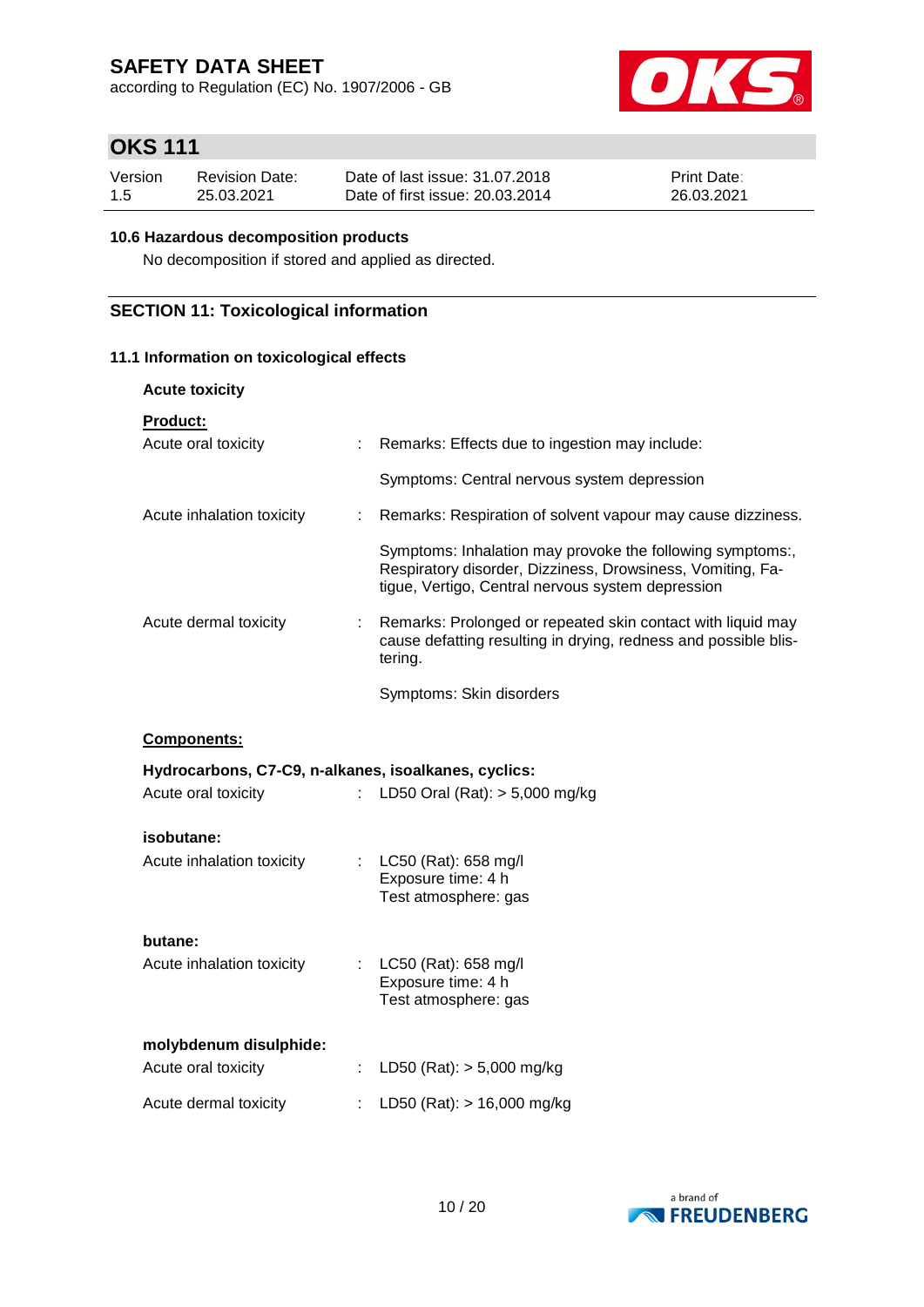according to Regulation (EC) No. 1907/2006 - GB



# **OKS 111**

| 1.5 | Version                           | <b>Revision Date:</b><br>25.03.2021                  |   | Date of last issue: 31.07.2018<br>Date of first issue: 20.03.2014        | <b>Print Date:</b><br>26.03.2021 |  |  |  |  |
|-----|-----------------------------------|------------------------------------------------------|---|--------------------------------------------------------------------------|----------------------------------|--|--|--|--|
|     |                                   | <b>Skin corrosion/irritation</b>                     |   |                                                                          |                                  |  |  |  |  |
|     | <b>Product:</b><br>Remarks        |                                                      | ÷ | This information is not available.                                       |                                  |  |  |  |  |
|     |                                   | Components:                                          |   |                                                                          |                                  |  |  |  |  |
|     |                                   | Hydrocarbons, C7-C9, n-alkanes, isoalkanes, cyclics: |   |                                                                          |                                  |  |  |  |  |
|     | Result                            |                                                      |   | Repeated exposure may cause skin dryness or cracking.                    |                                  |  |  |  |  |
|     | Assessment<br>Result              | molybdenum disulphide:                               |   | No skin irritation<br>No skin irritation                                 |                                  |  |  |  |  |
|     |                                   | Serious eye damage/eye irritation                    |   |                                                                          |                                  |  |  |  |  |
|     | Product:<br>Remarks               |                                                      |   | Contact with eyes may cause irritation.                                  |                                  |  |  |  |  |
|     |                                   | <b>Components:</b>                                   |   |                                                                          |                                  |  |  |  |  |
|     |                                   | molybdenum disulphide:                               |   |                                                                          |                                  |  |  |  |  |
|     | Assessment<br>Result              |                                                      |   | No eye irritation<br>No eye irritation                                   |                                  |  |  |  |  |
|     | Respiratory or skin sensitisation |                                                      |   |                                                                          |                                  |  |  |  |  |
|     | Product:                          |                                                      |   |                                                                          |                                  |  |  |  |  |
|     | <b>Remarks</b>                    |                                                      |   | This information is not available.                                       |                                  |  |  |  |  |
|     |                                   | Components:                                          |   |                                                                          |                                  |  |  |  |  |
|     |                                   | molybdenum disulphide:                               |   |                                                                          |                                  |  |  |  |  |
|     | Assessment<br>Result              |                                                      |   | Does not cause skin sensitisation.<br>Does not cause skin sensitisation. |                                  |  |  |  |  |
|     |                                   | <b>Germ cell mutagenicity</b>                        |   |                                                                          |                                  |  |  |  |  |
|     | Product:                          |                                                      |   |                                                                          |                                  |  |  |  |  |
|     |                                   | Genotoxicity in vitro                                | ÷ | Remarks: No data available                                               |                                  |  |  |  |  |
|     |                                   | Genotoxicity in vivo                                 |   | Remarks: No data available                                               |                                  |  |  |  |  |
|     |                                   | Components:                                          |   |                                                                          |                                  |  |  |  |  |
|     |                                   | molybdenum disulphide:                               |   |                                                                          |                                  |  |  |  |  |
|     | sessment                          | Germ cell mutagenicity-As- :                         |   | Animal testing did not show any mutagenic effects.                       |                                  |  |  |  |  |

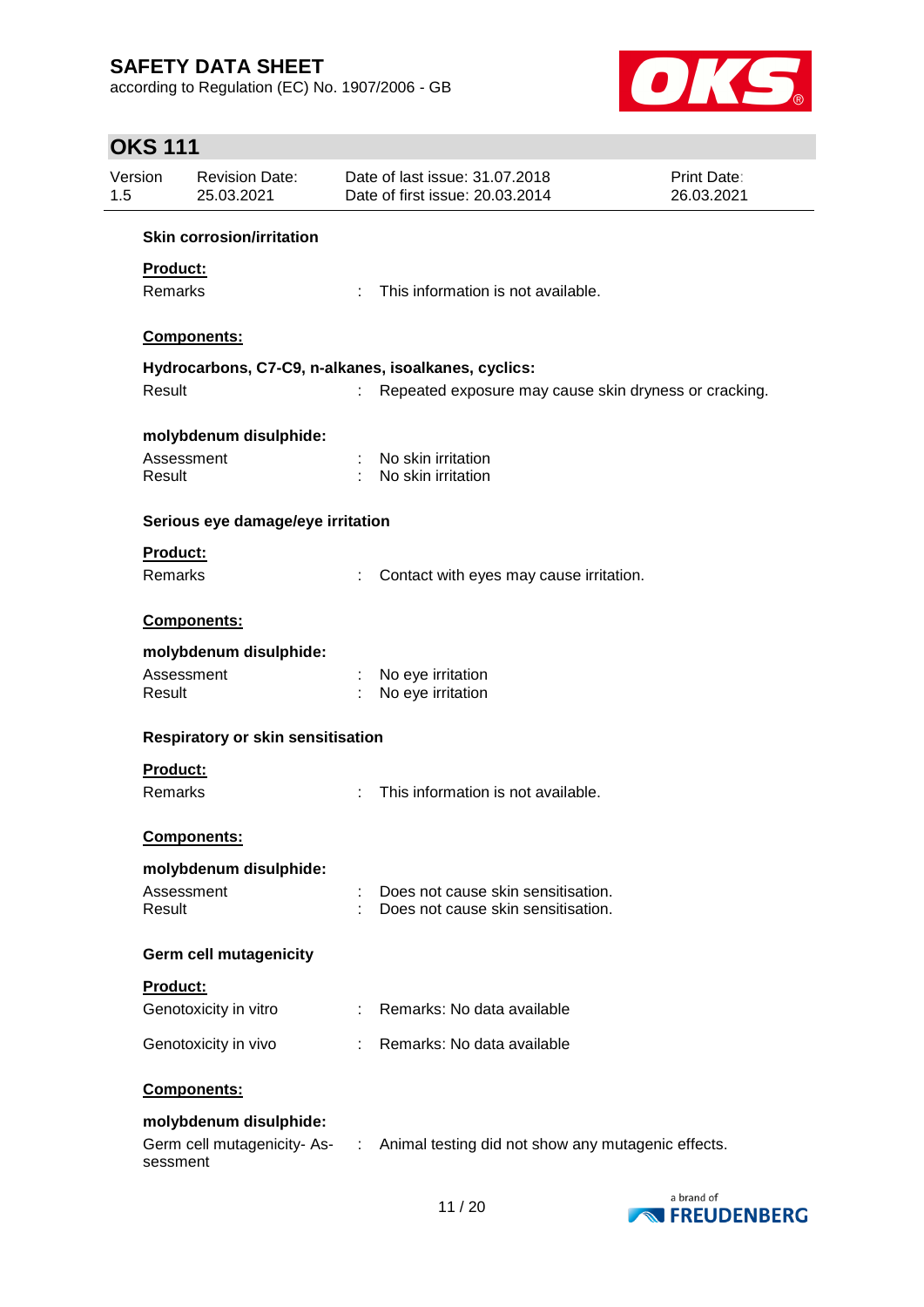according to Regulation (EC) No. 1907/2006 - GB



# **OKS 111**

| Version<br>1.5 | <b>Revision Date:</b><br>25.03.2021                                                                                                        |    | Date of last issue: 31,07,2018<br>Date of first issue: 20.03.2014                                   | <b>Print Date:</b><br>26.03.2021 |
|----------------|--------------------------------------------------------------------------------------------------------------------------------------------|----|-----------------------------------------------------------------------------------------------------|----------------------------------|
|                |                                                                                                                                            |    |                                                                                                     |                                  |
|                | Carcinogenicity                                                                                                                            |    |                                                                                                     |                                  |
|                | Product:<br>Remarks<br>Components:<br>molybdenum disulphide:<br>Carcinogenicity - Assess-<br>ment                                          |    | No data available                                                                                   |                                  |
|                |                                                                                                                                            |    |                                                                                                     |                                  |
|                |                                                                                                                                            |    | No evidence of carcinogenicity in animal studies.<br>$\mathbb{Z}^n$                                 |                                  |
|                | <b>Reproductive toxicity</b>                                                                                                               |    |                                                                                                     |                                  |
|                | <b>Product:</b><br>Effects on fertility                                                                                                    |    | : Remarks: No data available                                                                        |                                  |
|                | Effects on foetal develop-<br>ment<br><b>STOT - single exposure</b><br>Components:<br>Hydrocarbons, C7-C9, n-alkanes, isoalkanes, cyclics: |    | : Remarks: No data available                                                                        |                                  |
|                |                                                                                                                                            |    |                                                                                                     |                                  |
|                |                                                                                                                                            |    |                                                                                                     |                                  |
|                |                                                                                                                                            |    |                                                                                                     |                                  |
|                | Assessment                                                                                                                                 |    | May cause drowsiness or dizziness.                                                                  |                                  |
|                | molybdenum disulphide:<br>Assessment                                                                                                       |    | The substance or mixture is not classified as specific target<br>organ toxicant, single exposure.   |                                  |
|                | <b>STOT - repeated exposure</b>                                                                                                            |    |                                                                                                     |                                  |
|                | Components:                                                                                                                                |    |                                                                                                     |                                  |
|                | molybdenum disulphide:                                                                                                                     |    |                                                                                                     |                                  |
|                | Assessment                                                                                                                                 | ÷. | The substance or mixture is not classified as specific target<br>organ toxicant, repeated exposure. |                                  |
|                | <b>Repeated dose toxicity</b>                                                                                                              |    |                                                                                                     |                                  |
|                | Product:<br>Remarks                                                                                                                        |    | This information is not available.                                                                  |                                  |
|                | <b>Aspiration toxicity</b>                                                                                                                 |    |                                                                                                     |                                  |
|                | Product:                                                                                                                                   |    |                                                                                                     |                                  |

May be fatal if swallowed and enters airways.

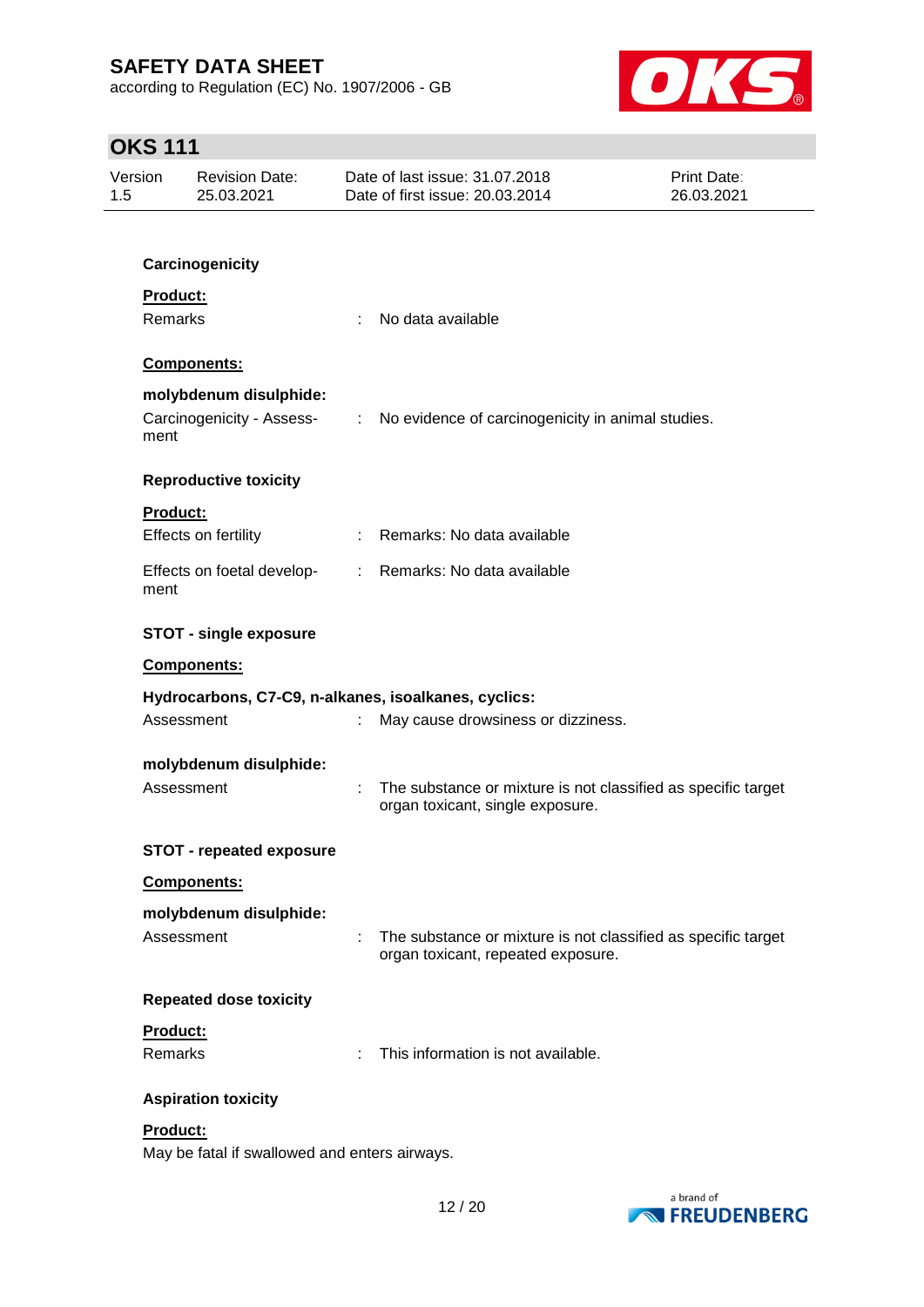according to Regulation (EC) No. 1907/2006 - GB



# **OKS 111**

| Version | <b>Revision Date:</b> | Date of last issue: 31.07.2018  | <b>Print Date:</b> |
|---------|-----------------------|---------------------------------|--------------------|
| 1.5     | 25.03.2021            | Date of first issue: 20.03.2014 | 26.03.2021         |

May be fatal if swallowed and enters airways.

## **Components:**

**Hydrocarbons, C7-C9, n-alkanes, isoalkanes, cyclics:** May be fatal if swallowed and enters airways.

## **Further information**

#### **Product:**

| Remarks                | ÷. | Information given is based on data on the components and<br>the toxicology of similar products. |
|------------------------|----|-------------------------------------------------------------------------------------------------|
| <b>Components:</b>     |    |                                                                                                 |
| molybdenum disulphide: |    |                                                                                                 |
| Remarks                |    | Information given is based on data on the components and                                        |

the toxicology of similar products.

## **SECTION 12: Ecological information**

## **12.1 Toxicity**

| <b>Product:</b>                                                                     |   |                                                                                                         |  |  |  |
|-------------------------------------------------------------------------------------|---|---------------------------------------------------------------------------------------------------------|--|--|--|
| Toxicity to fish                                                                    |   | Remarks: Toxic to aquatic organisms, may cause long-term<br>adverse effects in the aquatic environment. |  |  |  |
| Toxicity to daphnia and other : Remarks: No data available<br>aquatic invertebrates |   |                                                                                                         |  |  |  |
| Toxicity to algae/aquatic<br>plants                                                 |   | : Remarks: No data available                                                                            |  |  |  |
| Toxicity to microorganisms                                                          | ÷ | Remarks: No data available                                                                              |  |  |  |
| <b>Components:</b>                                                                  |   |                                                                                                         |  |  |  |
| Hydrocarbons, C7-C9, n-alkanes, isoalkanes, cyclics:                                |   |                                                                                                         |  |  |  |
| <b>Ecotoxicology Assessment</b>                                                     |   |                                                                                                         |  |  |  |
| Chronic aquatic toxicity                                                            |   | : Toxic to aquatic life with long lasting effects.                                                      |  |  |  |

#### **molybdenum disulphide:**

| Toxicity to fish |  | : LC50 (Pimephales promelas (fathead minnow)): $> 100$ mg/l |  |
|------------------|--|-------------------------------------------------------------|--|
|                  |  | Exposure time: 96 h                                         |  |

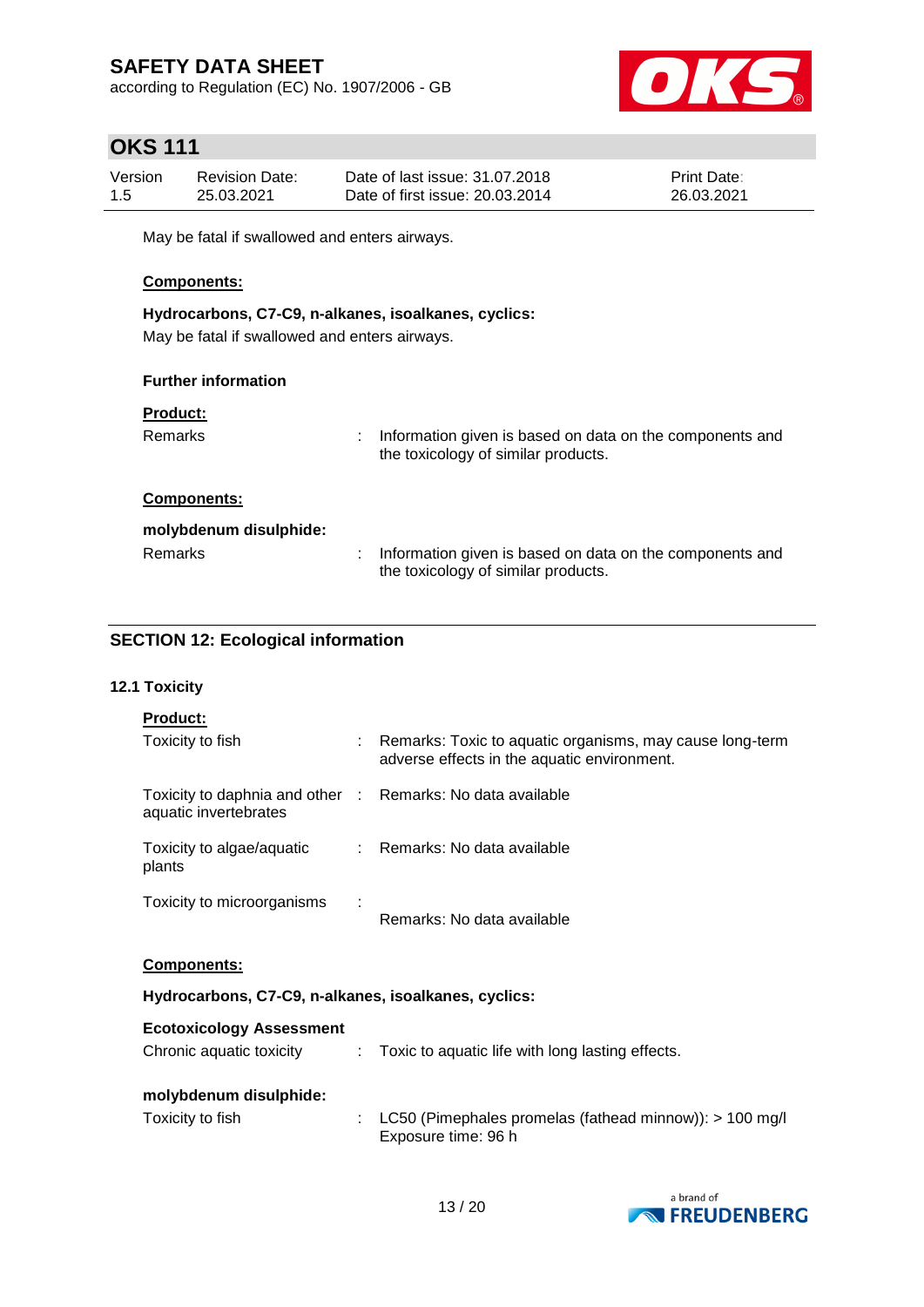according to Regulation (EC) No. 1907/2006 - GB



# **OKS 111**

| 1.5 | Version       | <b>Revision Date:</b><br>25.03.2021                    |                             | Date of last issue: 31.07.2018<br>Date of first issue: 20.03.2014                                                                                                                                                       | <b>Print Date:</b><br>26.03.2021 |
|-----|---------------|--------------------------------------------------------|-----------------------------|-------------------------------------------------------------------------------------------------------------------------------------------------------------------------------------------------------------------------|----------------------------------|
|     |               | Toxicity to daphnia and other<br>aquatic invertebrates | $\cdot$ :                   | EC50 (Daphnia magna (Water flea)): > 100 mg/l<br>Exposure time: 48 h                                                                                                                                                    |                                  |
|     | plants        | Toxicity to algae/aquatic                              | $\mathcal{L}^{\mathcal{L}}$ | EC50 (Pseudokirchneriella subcapitata (green algae)): > 100<br>mg/l<br>Exposure time: 72 h                                                                                                                              |                                  |
|     |               | 12.2 Persistence and degradability                     |                             |                                                                                                                                                                                                                         |                                  |
|     | Product:      |                                                        |                             |                                                                                                                                                                                                                         |                                  |
|     |               | Biodegradability                                       |                             | Remarks: No data available                                                                                                                                                                                              |                                  |
|     | ity           |                                                        |                             | Physico-chemical removabil- : Remarks: No data available                                                                                                                                                                |                                  |
|     |               | Components:                                            |                             |                                                                                                                                                                                                                         |                                  |
|     |               |                                                        |                             | Hydrocarbons, C7-C9, n-alkanes, isoalkanes, cyclics:                                                                                                                                                                    |                                  |
|     |               | Biodegradability                                       | ÷.                          | Result: Readily biodegradable.                                                                                                                                                                                          |                                  |
|     |               | 12.3 Bioaccumulative potential                         |                             |                                                                                                                                                                                                                         |                                  |
|     | Product:      |                                                        |                             |                                                                                                                                                                                                                         |                                  |
|     |               | <b>Bioaccumulation</b>                                 |                             | Remarks: This mixture contains no substance considered to<br>be persistent, bioaccumulating and toxic (PBT).<br>This mixture contains no substance considered to be very<br>persistent and very bioaccumulating (vPvB). |                                  |
|     |               | Components:                                            |                             |                                                                                                                                                                                                                         |                                  |
|     |               |                                                        |                             | Hydrocarbons, C7-C9, n-alkanes, isoalkanes, cyclics:                                                                                                                                                                    |                                  |
|     |               | Bioaccumulation                                        | ÷.                          | Remarks: Not applicable                                                                                                                                                                                                 |                                  |
|     | octanol/water | Partition coefficient: n-                              |                             | Remarks: No data available                                                                                                                                                                                              |                                  |
|     | propane:      |                                                        |                             |                                                                                                                                                                                                                         |                                  |
|     | octanol/water | Partition coefficient: n-                              | ÷                           | log Pow: 2.36                                                                                                                                                                                                           |                                  |
|     | isobutane:    |                                                        |                             |                                                                                                                                                                                                                         |                                  |
|     | octanol/water | Partition coefficient: n-                              |                             | log Pow: 2.88<br>Method: OECD Test Guideline 107                                                                                                                                                                        |                                  |
|     | butane:       |                                                        |                             |                                                                                                                                                                                                                         |                                  |
|     | octanol/water | Partition coefficient: n-                              |                             | log Pow: 2.89<br>Method: OECD Test Guideline 107                                                                                                                                                                        |                                  |

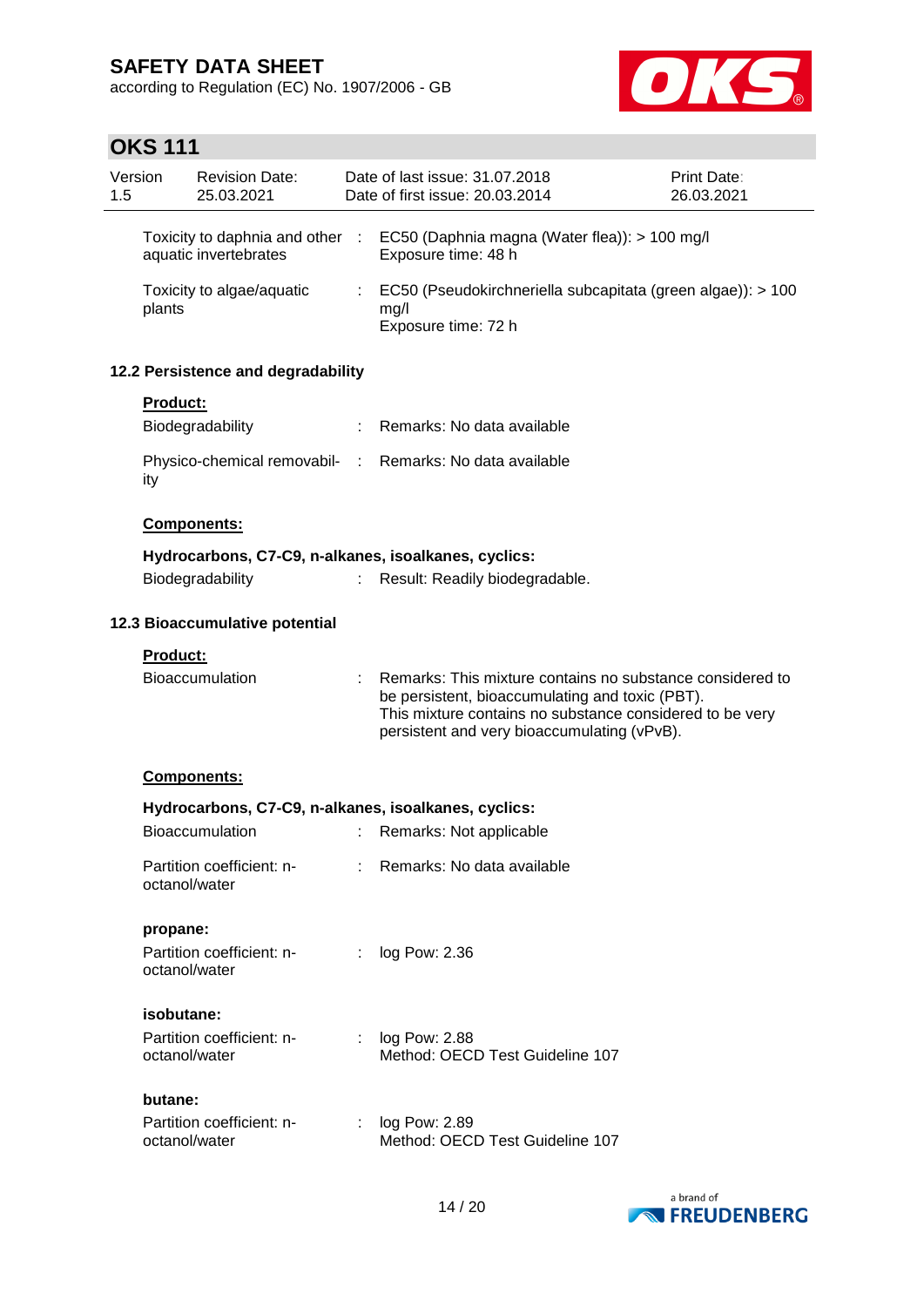according to Regulation (EC) No. 1907/2006 - GB



# **OKS 111**

| -1.5<br>25.03.2021<br>12.4 Mobility in soil |                       |                                                                   |                                  |
|---------------------------------------------|-----------------------|-------------------------------------------------------------------|----------------------------------|
| Version                                     | <b>Revision Date:</b> | Date of last issue: 31.07.2018<br>Date of first issue: 20.03.2014 | <b>Print Date:</b><br>26.03.2021 |

| <b>Product:</b>                                    |                              |
|----------------------------------------------------|------------------------------|
| Mobility                                           | : Remarks: No data available |
| Distribution among environ-<br>mental compartments | : Remarks: No data available |

## **12.5 Results of PBT and vPvB assessment**

| <b>Product:</b><br>Assessment | : This substance/mixture contains no components considered<br>to be either persistent, bioaccumulative and toxic (PBT), or<br>very persistent and very bioaccumulative (vPvB) at levels of<br>$0.1\%$ or higher |
|-------------------------------|-----------------------------------------------------------------------------------------------------------------------------------------------------------------------------------------------------------------|
| 12.6 Other adverse effects    |                                                                                                                                                                                                                 |

#### **Product:**

| Additional ecological infor- | Toxic to aquatic life with long lasting effects. |
|------------------------------|--------------------------------------------------|
| mation                       |                                                  |

## **SECTION 13: Disposal considerations**

| 13.1 Waste treatment methods |   |                                                                                                                                                                                                                     |
|------------------------------|---|---------------------------------------------------------------------------------------------------------------------------------------------------------------------------------------------------------------------|
| Product                      |   | Do not dispose of with domestic refuse.<br>Dispose of as hazardous waste in compliance with local and<br>national regulations.                                                                                      |
|                              |   | Waste codes should be assigned by the user based on the<br>application for which the product was used.                                                                                                              |
| Contaminated packaging       | ÷ | Packaging that is not properly emptied must be disposed of as<br>the unused product.<br>Offer empty spray cans to an established disposal company.<br>Pressurized container: Do not pierce or burn, even after use. |
|                              |   | The following Waste Codes are only suggestions:                                                                                                                                                                     |
| Waste Code                   |   | unused product, packagings not completely emptied<br>16 05 04*, gases in pressure containers (including halons)<br>containing hazardous substances                                                                  |

## **SECTION 14: Transport information**

**14.1 UN number**

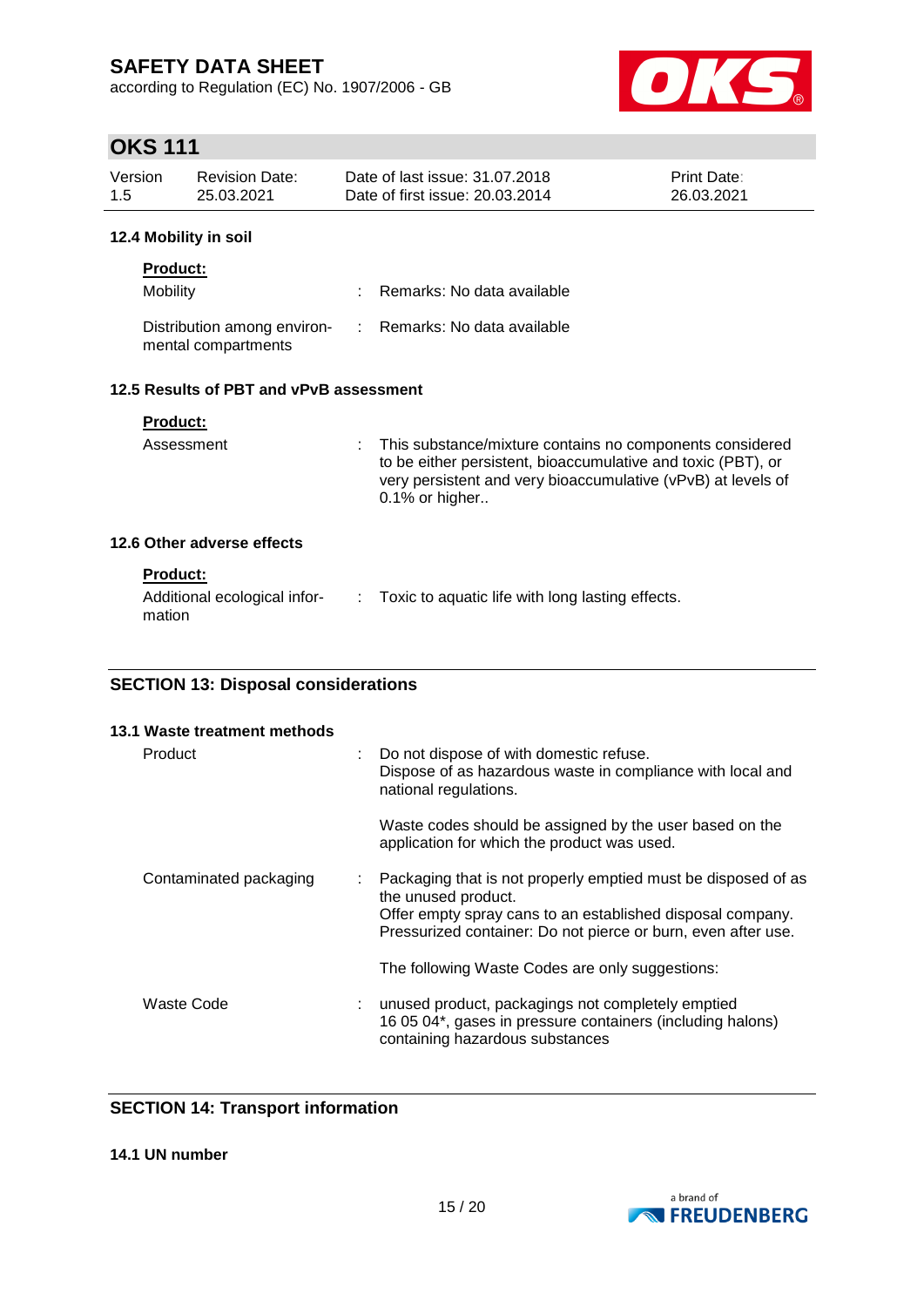according to Regulation (EC) No. 1907/2006 - GB



# **OKS 111**

| Version<br>1.5 |                                   | <b>Revision Date:</b><br>25.03.2021                                                                    |                               | Date of last issue: 31.07.2018<br>Date of first issue: 20.03.2014        | <b>Print Date:</b><br>26.03.2021 |
|----------------|-----------------------------------|--------------------------------------------------------------------------------------------------------|-------------------------------|--------------------------------------------------------------------------|----------------------------------|
|                |                                   |                                                                                                        |                               |                                                                          |                                  |
|                | <b>ADR</b>                        |                                                                                                        |                               | <b>UN 1950</b>                                                           |                                  |
|                | <b>RID</b>                        |                                                                                                        |                               | <b>UN 1950</b>                                                           |                                  |
|                | <b>IMDG</b>                       |                                                                                                        | ÷                             | <b>UN 1950</b>                                                           |                                  |
|                | <b>IATA</b>                       |                                                                                                        | ÷                             | <b>UN 1950</b>                                                           |                                  |
|                |                                   | 14.2 UN proper shipping name                                                                           |                               |                                                                          |                                  |
|                | <b>ADR</b>                        |                                                                                                        |                               | <b>AEROSOLS</b>                                                          |                                  |
|                | <b>RID</b>                        |                                                                                                        |                               | <b>AEROSOLS</b>                                                          |                                  |
|                | <b>IMDG</b>                       |                                                                                                        |                               | <b>AEROSOLS</b><br>(Hydrocarbons, C7-C9, n-alkanes, isoalkanes, cyclics) |                                  |
|                | <b>IATA</b>                       |                                                                                                        |                               | Aerosols, flammable                                                      |                                  |
|                |                                   | 14.3 Transport hazard class(es)                                                                        |                               |                                                                          |                                  |
|                | <b>ADR</b>                        |                                                                                                        | ÷                             | $\overline{2}$                                                           |                                  |
|                | <b>RID</b>                        |                                                                                                        |                               | $\overline{2}$                                                           |                                  |
|                | <b>IMDG</b>                       |                                                                                                        | ÷                             | 2.1                                                                      |                                  |
|                | <b>IATA</b>                       |                                                                                                        | ×                             | 2.1                                                                      |                                  |
|                |                                   | 14.4 Packing group                                                                                     |                               |                                                                          |                                  |
|                | <b>ADR</b>                        |                                                                                                        |                               |                                                                          |                                  |
|                | Labels                            | Packing group<br><b>Classification Code</b><br>Tunnel restriction code                                 |                               | Not assigned by regulation<br>5F<br>2.1<br>(D)                           |                                  |
|                | <b>RID</b><br>Labels              | Packing group<br><b>Classification Code</b><br><b>Hazard Identification Number</b>                     |                               | Not assigned by regulation<br>5F<br>23<br>2.1                            |                                  |
|                | <b>IMDG</b><br>Labels<br>EmS Code | Packing group                                                                                          |                               | : Not assigned by regulation<br>2.1<br>$F-D, S-U$                        |                                  |
|                | aircraft)                         | <b>IATA (Cargo)</b><br>Packing instruction (cargo                                                      | ÷                             | 203                                                                      |                                  |
|                | Labels                            | Packing instruction (LQ)<br>Packing group                                                              |                               | Y203<br>Not assigned by regulation<br>Flammable Gas                      |                                  |
|                | ger aircraft)                     | <b>IATA (Passenger)</b><br>Packing instruction (passen- :<br>Packing instruction (LQ)<br>Packing group | $\mathcal{I}^{\mathcal{I}}$ . | 203<br>Y203<br>Not assigned by regulation                                |                                  |
|                | Labels                            |                                                                                                        |                               | Flammable Gas                                                            |                                  |

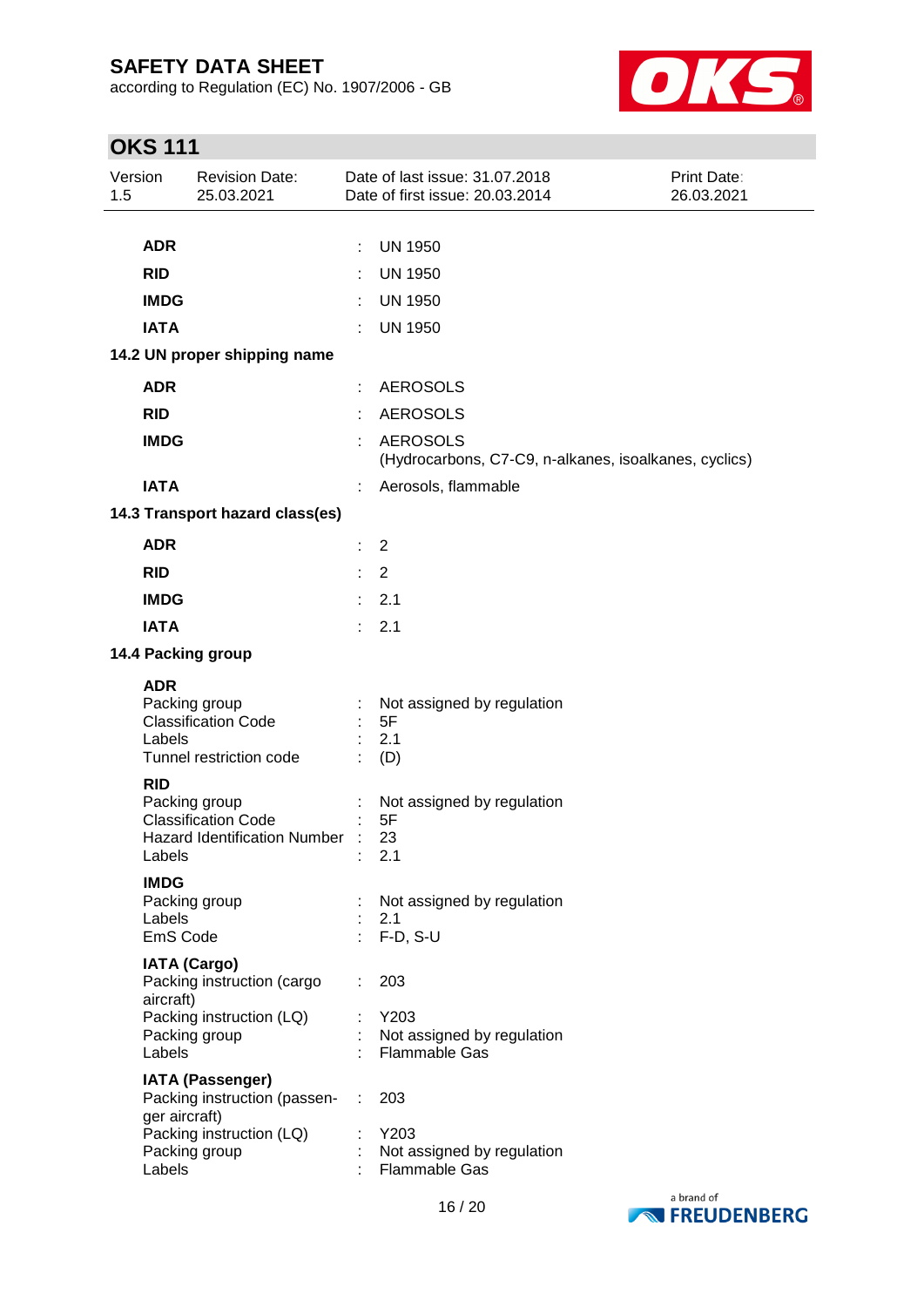according to Regulation (EC) No. 1907/2006 - GB



# **OKS 111**

| Version | <b>Revision Date:</b> | Date of last issue: 31.07.2018  | <b>Print Date:</b> |
|---------|-----------------------|---------------------------------|--------------------|
| 1.5     | 25.03.2021            | Date of first issue: 20.03.2014 | 26.03.2021         |

## **14.5 Environmental hazards**

| <b>ADR</b><br><b>Environmentally hazardous</b>       | $\mathcal{L}$ | ves |
|------------------------------------------------------|---------------|-----|
| RID<br>Environmentally hazardous                     |               | yes |
| <b>IMDG</b><br>Marine pollutant                      |               | ves |
| <b>IATA (Passenger)</b><br>Environmentally hazardous |               | no  |
| <b>IATA (Cargo)</b><br>Environmentally hazardous     |               | no  |

#### **14.6 Special precautions for user**

The transport classification(s) provided herein are for informational purposes only, and solely based upon the properties of the unpackaged material as it is described within this Safety Data Sheet. Transportation classifications may vary by mode of transportation, package sizes, and variations in regional or country regulations.

## **14.7 Transport in bulk according to Annex II of Marpol and the IBC Code**

Remarks : Not applicable for product as supplied.

P2

## **SECTION 15: Regulatory information**

#### **15.1 Safety, health and environmental regulations/legislation specific for the substance or mixture**

| REACH - Candidate List of Substances of Very High<br>Concern for Authorisation (Article 59).                                                         | ÷.                          | This product does not contain sub-<br>stances of very high concern (Regu-<br>lation (EC) No 1907/2006 (REACH),<br>Article 57). |
|------------------------------------------------------------------------------------------------------------------------------------------------------|-----------------------------|--------------------------------------------------------------------------------------------------------------------------------|
| REACH - List of substances subject to authorisation<br>(Annex XIV)                                                                                   |                             | Not applicable                                                                                                                 |
| Regulation (EC) No 1005/2009 on substances that de-<br>plete the ozone layer                                                                         | ÷.                          | Not applicable                                                                                                                 |
| Regulation (EU) 2019/1021 on persistent organic pollu-<br>tants (recast)                                                                             | A.                          | Not applicable                                                                                                                 |
| Regulation (EC) No 649/2012 of the European Parlia-<br>ment and the Council concerning the export and import<br>of dangerous chemicals               | $\mathcal{L}^{\mathcal{L}}$ | Not applicable                                                                                                                 |
| REACH - Restrictions on the manufacture, placing on<br>the market and use of certain dangerous substances,<br>preparations and articles (Annex XVII) |                             | Not applicable                                                                                                                 |

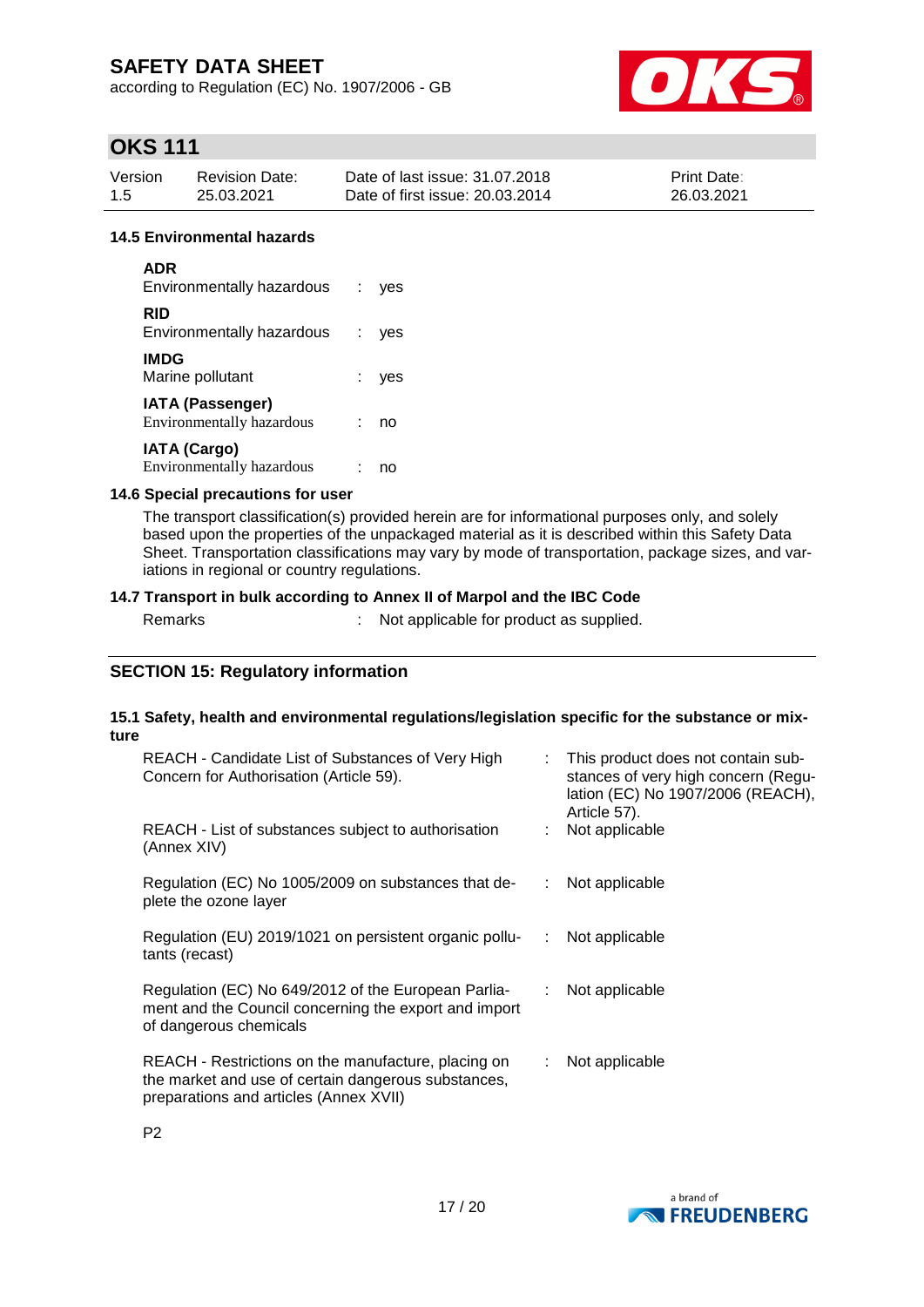according to Regulation (EC) No. 1907/2006 - GB



# **OKS 111**

| Version<br>1.5 | <b>Revision Date:</b><br>25.03.2021 | Date of last issue: 31.07.2018<br>Date of first issue: 20.03.2014                                                                                                                             | Print Date:<br>26.03.2021 |
|----------------|-------------------------------------|-----------------------------------------------------------------------------------------------------------------------------------------------------------------------------------------------|---------------------------|
| E <sub>2</sub> |                                     | Seveso III: Directive 2012/18/EU of the European Parliament and of the Council on the control of<br>major-accident hazards involving dangerous substances.<br><b>ENVIRONMENTAL</b><br>HAZARDS |                           |
| 18             |                                     | Liquefied extremely flam-<br>mable gases (including<br>LPG) and natural gas                                                                                                                   |                           |
| P3b            |                                     | <b>FLAMMABLE AEROSOLS</b>                                                                                                                                                                     |                           |
|                | Volatile organic compounds          | Directive 2010/75/EU of 24 November 2010 on industrial<br>emissions (integrated pollution prevention and control)<br>Volatile organic compounds (VOC) content: 81.12 %                        |                           |

#### **Other regulations:**

Take note of Directive 94/33/EC on the protection of young people at work or stricter national regulations, where applicable.

## **15.2 Chemical safety assessment**

This information is not available.

## **SECTION 16: Other information**

#### **Full text of H-Statements**

| H <sub>220</sub> | : Extremely flammable gas.                            |
|------------------|-------------------------------------------------------|
| H <sub>225</sub> | : Highly flammable liquid and vapour.                 |
| H <sub>280</sub> | : Contains gas under pressure; may explode if heated. |
| H304             | : May be fatal if swallowed and enters airways.       |
| H336             | : May cause drowsiness or dizziness.                  |
| H411             | : Toxic to aquatic life with long lasting effects.    |

#### **Full text of other abbreviations**

| Note C               | Some organic substances may be marketed either in a specif-<br>ic isomeric form or as a mixture of several isomers. In this<br>case the supplier must state on the label whether the sub-<br>stance is a specific isomer or a mixture of isomers.                                                                                                                                                                                                                                                                        |
|----------------------|--------------------------------------------------------------------------------------------------------------------------------------------------------------------------------------------------------------------------------------------------------------------------------------------------------------------------------------------------------------------------------------------------------------------------------------------------------------------------------------------------------------------------|
| Note $U$ (table 3.1) | When put on the market gases have to be classified as "Gas-<br>es under pressure", in one of the groups compressed gas,<br>liquefied gas, refrigerated liquefied gas or dissolved gas. The<br>group depends on the physical state in which the gas is pack-<br>aged and therefore has to be assigned case by case. The<br>following codes are assigned: Press. Gas (Comp.) Press. Gas<br>(Liq.) Press. Gas (Ref. Liq.) Press. Gas (Diss.) Aerosols shall<br>not be classified as gases under pressure (See Annex I, Part |

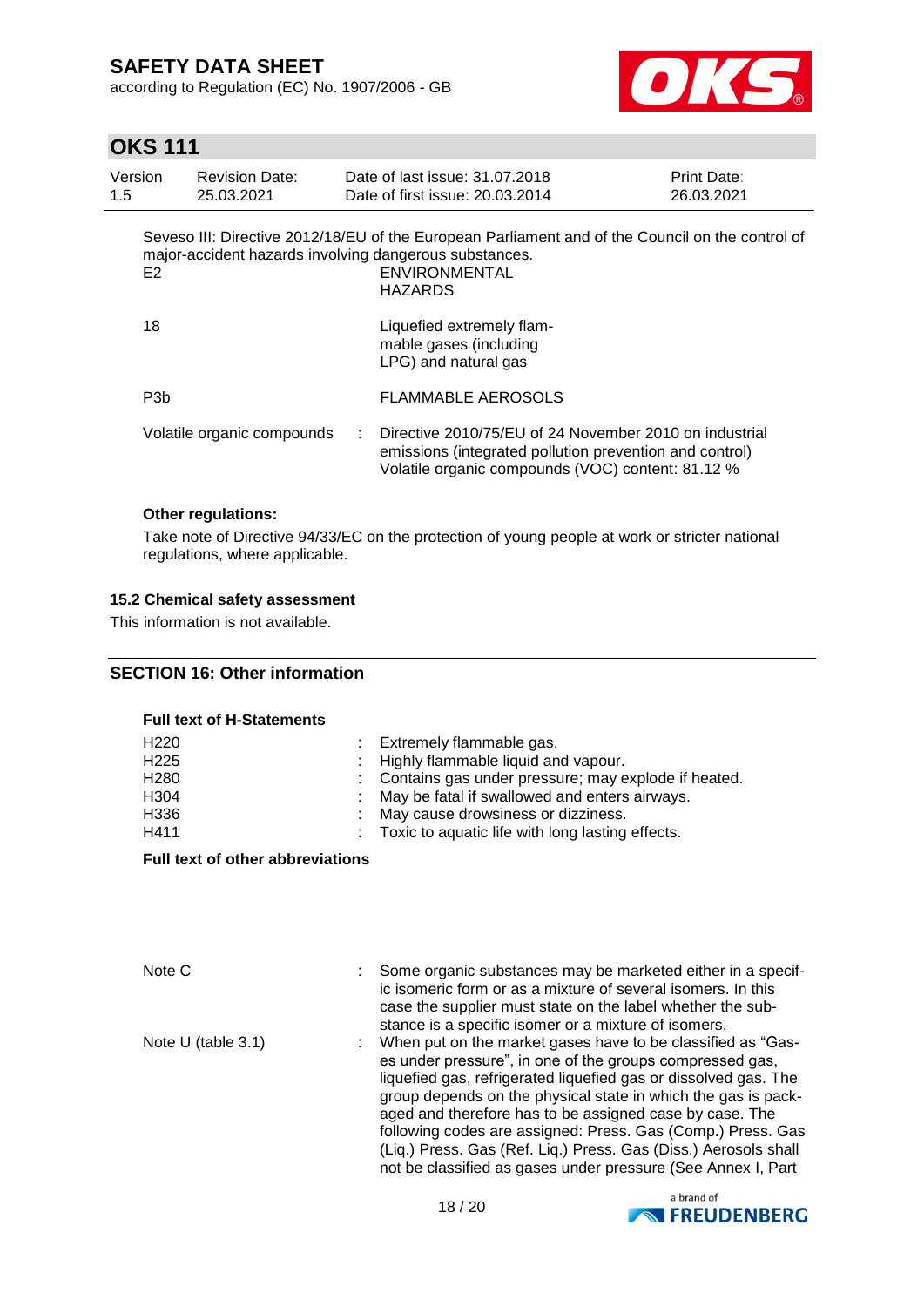according to Regulation (EC) No. 1907/2006 - GB



# **OKS 111**

| Version | <b>Revision Date:</b> | Date of last issue: 31.07.2018  | <b>Print Date:</b> |
|---------|-----------------------|---------------------------------|--------------------|
| -1.5    | 25.03.2021            | Date of first issue: 20.03.2014 | 26.03.2021         |
|         |                       |                                 |                    |

|                | 2, Section 2.3.2.1, Note 2).                             |
|----------------|----------------------------------------------------------|
| GB EH40        | : UK. EH40 WEL - Workplace Exposure Limits               |
| GB EH40 / TWA  | : Long-term exposure limit (8-hour TWA reference period) |
| GB EH40 / STEL | : Short-term exposure limit (15-minute reference period) |

ADN - European Agreement concerning the International Carriage of Dangerous Goods by Inland Waterways; ADR - European Agreement concerning the International Carriage of Dangerous Goods by Road; AIIC - Australian Inventory of Industrial Chemicals; ASTM - American Society for the Testing of Materials; bw - Body weight; CLP - Classification Labelling Packaging Regulation; Regulation (EC) No 1272/2008; CMR - Carcinogen, Mutagen or Reproductive Toxicant; DIN - Standard of the German Institute for Standardisation; DSL - Domestic Substances List (Canada); ECHA - European Chemicals Agency; EC-Number - European Community number; ECx - Concentration associated with x% response; ELx - Loading rate associated with x% response; EmS - Emergency Schedule; ENCS - Existing and New Chemical Substances (Japan); ErCx - Concentration associated with x% growth rate response; GHS - Globally Harmonized System; GLP - Good Laboratory Practice; IARC - International Agency for Research on Cancer; IATA - International Air Transport Association; IBC - International Code for the Construction and Equipment of Ships carrying Dangerous Chemicals in Bulk; IC50 - Half maximal inhibitory concentration; ICAO - International Civil Aviation Organization; IECSC - Inventory of Existing Chemical Substances in China; IMDG - International Maritime Dangerous Goods; IMO - International Maritime Organization; ISHL - Industrial Safety and Health Law (Japan); ISO - International Organisation for Standardization; KECI - Korea Existing Chemicals Inventory; LC50 - Lethal Concentration to 50 % of a test population; LD50 - Lethal Dose to 50% of a test population (Median Lethal Dose); MARPOL - International Convention for the Prevention of Pollution from Ships; n.o.s. - Not Otherwise Specified; NO(A)EC - No Observed (Adverse) Effect Concentration; NO(A)EL - No Observed (Adverse) Effect Level; NOELR - No Observable Effect Loading Rate; NZIoC - New Zealand Inventory of Chemicals; OECD - Organization for Economic Co-operation and Development; OPPTS - Office of Chemical Safety and Pollution Prevention; PBT - Persistent, Bioaccumulative and Toxic substance; PICCS - Philippines Inventory of Chemicals and Chemical Substances; (Q)SAR - (Quantitative) Structure Activity Relationship; REACH - Regulation (EC) No 1907/2006 of the European Parliament and of the Council concerning the Registration, Evaluation, Authorisation and Restriction of Chemicals; RID - Regulations concerning the International Carriage of Dangerous Goods by Rail; SADT - Self-Accelerating Decomposition Temperature; SDS - Safety Data Sheet; SVHC - Substance of Very High Concern; TCSI - Taiwan Chemical Substance Inventory; TRGS - Technical Rule for Hazardous Substances; TSCA - Toxic Substances Control Act (United States); UN - United Nations; vPvB - Very Persistent and Very Bioaccumulative

#### **Further information**

| <b>Classification of the mixture:</b> | <b>Classification procedure:</b> |                                     |
|---------------------------------------|----------------------------------|-------------------------------------|
| Aerosol 1                             | H222, H229                       | Based on product data or assessment |
| STOT SE3                              | H336                             | Calculation method                  |
| Asp. Tox. 1                           | H <sub>304</sub>                 | Based on product data or assessment |
| <b>Aquatic Chronic 2</b>              | H411                             | Calculation method                  |

This safety data sheet applies only to products as originally packed and labelled. The information contained therein may not be reproduced or modified without our express written permission. Any forwarding of this document is only permitted to the extent required by law. Any further, in particular public, dissemination of the safety data sheet (e.g. as a document for download from the Internet) is not permitted without our express written consent. We provide our customers with